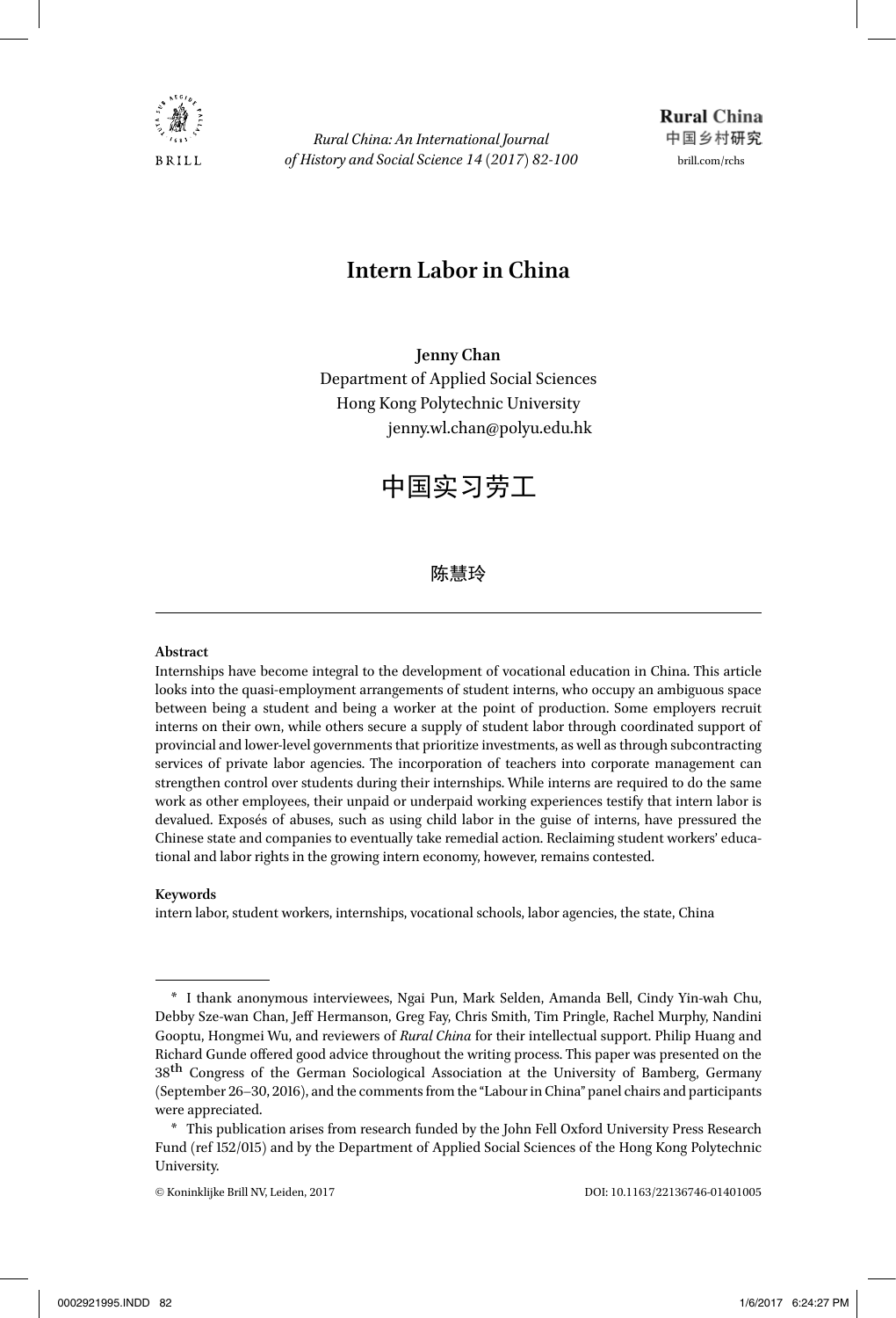摘要 学生实习已经成为中国职业教育发展的重要组成部分。本文旨在探讨实习 生面对的特殊雇佣关系,了解他们的工作处境,就是在劳动过程中占据了一 个介于学生和工人之间的模糊位置。目前企业一般自行招募实习生,或通过 地方政府和私人的中介机构进行大规模动员。校企合作之下,老师的介入加 强了实习过程中对学生的劳动控制。当这些实习生被要求和其他工人一样 工作时,他们的薪酬和福利待遇却往往低于一般工人,甚至是无酬的。 近年来,以实习之名而使用童工为实的事件曝光以后,政府官员和公司主管 被迫采用了一些应对措施。然而, 在快速发展的"实习经济"中, 要实现实 习劳工的基本教育和劳动权利仍是困难重重。

关键词

实习劳工、学生工、实习、职业技术学校、中介、国家政府、中国

Student internships are typically required to meet educational qualifications in the medical profession, the hotel and tourism business, creative industries, cultural studies, and many other fields (Perlin, 2012; de Peuter, Cohen, and Brophy, 2015). In China, internships are mandatory in secondary and tertiary vocational education. This article examines the roles of enterprises, private labor agencies, vocational schools, and local governments in recruiting and managing student interns. It also seeks to explain the growth of intern labor in a changing market facing rising costs and in an environment of educational reforms.

Previous research on the commodification of education has shown that, under China's market reforms, vocational schools are incentivized to diversify funding sources through expanding student enrolment and engaging in business partnerships (Kuczera and Field, 2010). The quality of teaching and learning varies widely. Terry Woronov (2016) and Minhua Ling (2015), based on their ethnographic studies, observe that "passing time" is a way of life among vocational school students who no longer face intense academic pressure from exams. In under-resourced and poorly governed schools, many students play with handsets and online games, read comic books, and even sleep through the ill-prepared lectures, with the disillusioned dropping out altogether. Vocational schools are thus stigmatized as "holding tanks" for "bad students" who have failed in the mainstream education system.

In looking at the school-to-work transition, I focus on the institutional practices of student internship programs and the lived experiences of interns. For Guy Standing (2011: 16), "internships are potentially a vehicle for channelling youths into the precariat." Is a precarious intern economy comprising young students growing in China? Between 2011 and 2012, I interviewed 38 student interns from working-class rural migrant families and 14 teachers participating in the internship program at the Taiwanese-owned Foxconn Technology Group, the largest such program in the world. Supplementing fieldwork in Sichuan and Guangdong, in August 2016 I interviewed three managers of a private labor agency responsible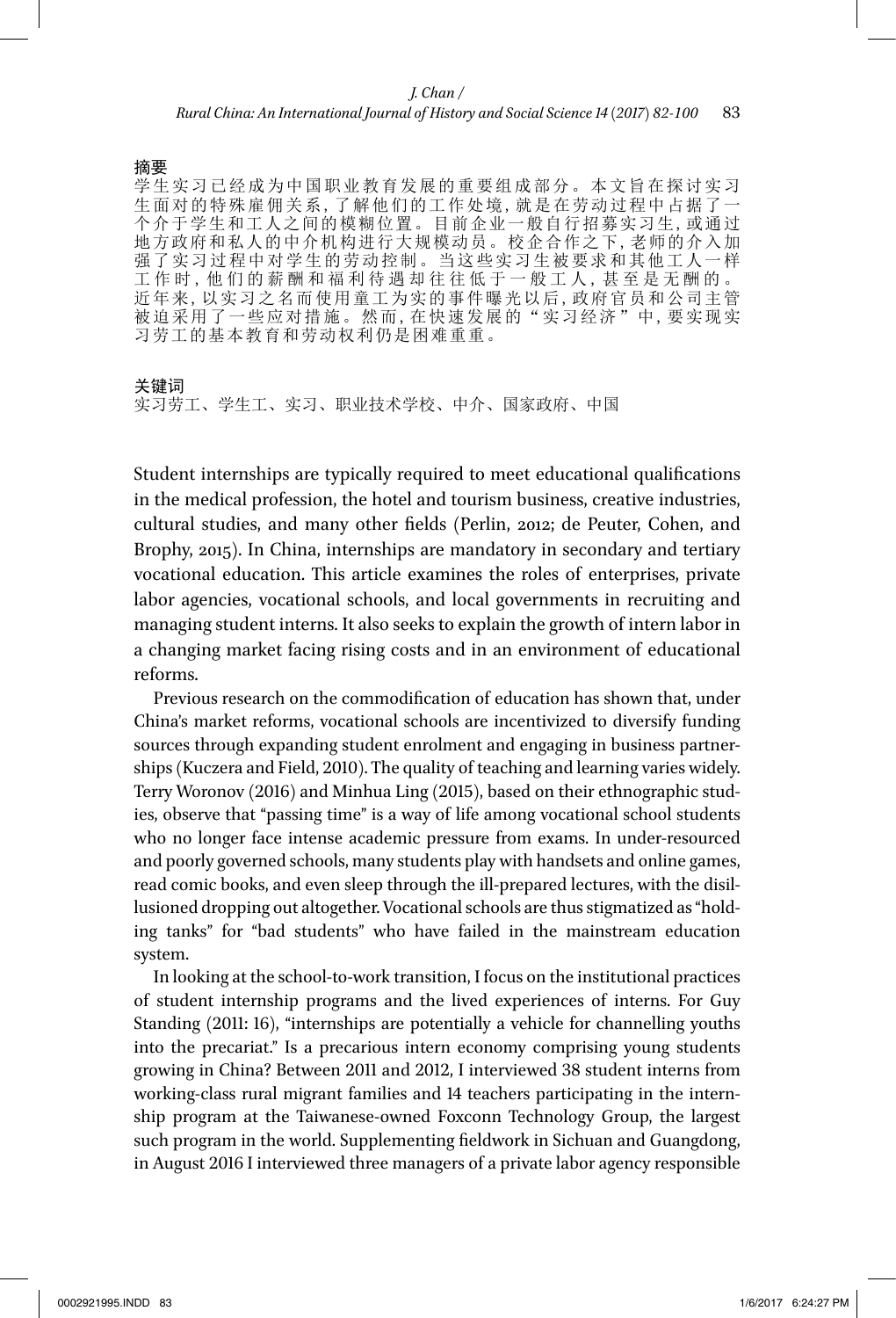for student internships and summer job assignments in Jiangsu. In addition to analyzing these first-hand research data, I review the educational and labor reforms in student internship governance over the past four decades. I also assess the wider consequences of the informalization of labor in the wake of China's regulations on vocational school internships adopted in April 2016.

## **Labor Informalization in China**

Until the early 1990s, graduates from vocational schools, along with their counterparts in high schools and colleges, were assigned to state-owned enterprises or the collective sector, and hence enjoyed a high level of job security. As market reforms and enterprise restructuring deepened, this job assignment system through government planning was phased out (Hoffman, 2001). A job seeker is now assumed to have full responsibility for his or her own career in China's competitive environment. The ethos is centered on individual effort and social mobility, profit maximization, and organizational efficiency and autonomy (Gallagher, 2005; Harvey, 2005). Different terms of work and employment, differentiated by one's educational credentials and social status, are applied in "flexible" workplaces.

The composition of the Chinese workforce is increasingly heterogeneous and labor relations contentious. In *Inside China's Automobile Factories*, Lu Zhang (2015) showed that the ranks of temporary workers, such as agency laborers and student interns, had been growing in step with pressure on the industry to cut costs and intensify labor. At assembly factories Zhang surveyed, temps earned a half to twothirds of formal employees' wages and received far fewer welfare benefits. Auto production has been further streamlined by the use of lower-cost contingent workers on the one hand, and the application of advanced technologies in place of human labor on the other hand. Across China the downsizing of the industrial labor force is also a product of the government policy favoring a wide spectrum of low-end and high-paying service work (Evans and Staveteig, 2009). Interns or trainees from vocational schools—who, according to their legal status, remain students rather than employees—are a new source of "informal workers" or nonstandard labor in factories, hotels, metro stations, and other workplaces (Smith and Chan, 2015; Chan, Pun, and Selden, 2015; Pun and Koo, 2015; Su, 2010; Otis, 2009).

While there are national and international regulations that protect student interns' basic rights and interests in China and in other countries (Brown and deCant, 2014), employers frequently ignore them with impunity, as Ross Perlin (2012) documents in his *Intern Nation*, and Greig de Peuter, Nicole S. Cohen, and Enda Brophy (2015) comment in their introduction to the *tripleC: Communication, Capitalism & Critique* special issue on "Interrogating Internships." In what ways are student interns rendered as cheap and disposable labor in global electronics production chains? Jenny Chan, Ngai Pun, and Mark Selden (2015) draw on their ongoing investigation of the labor conditions at Foxconn, the world's largest electronics manufacturer, to show the critical role played by Chinese provincial and lower-level governments in manipulating internships through direct intervention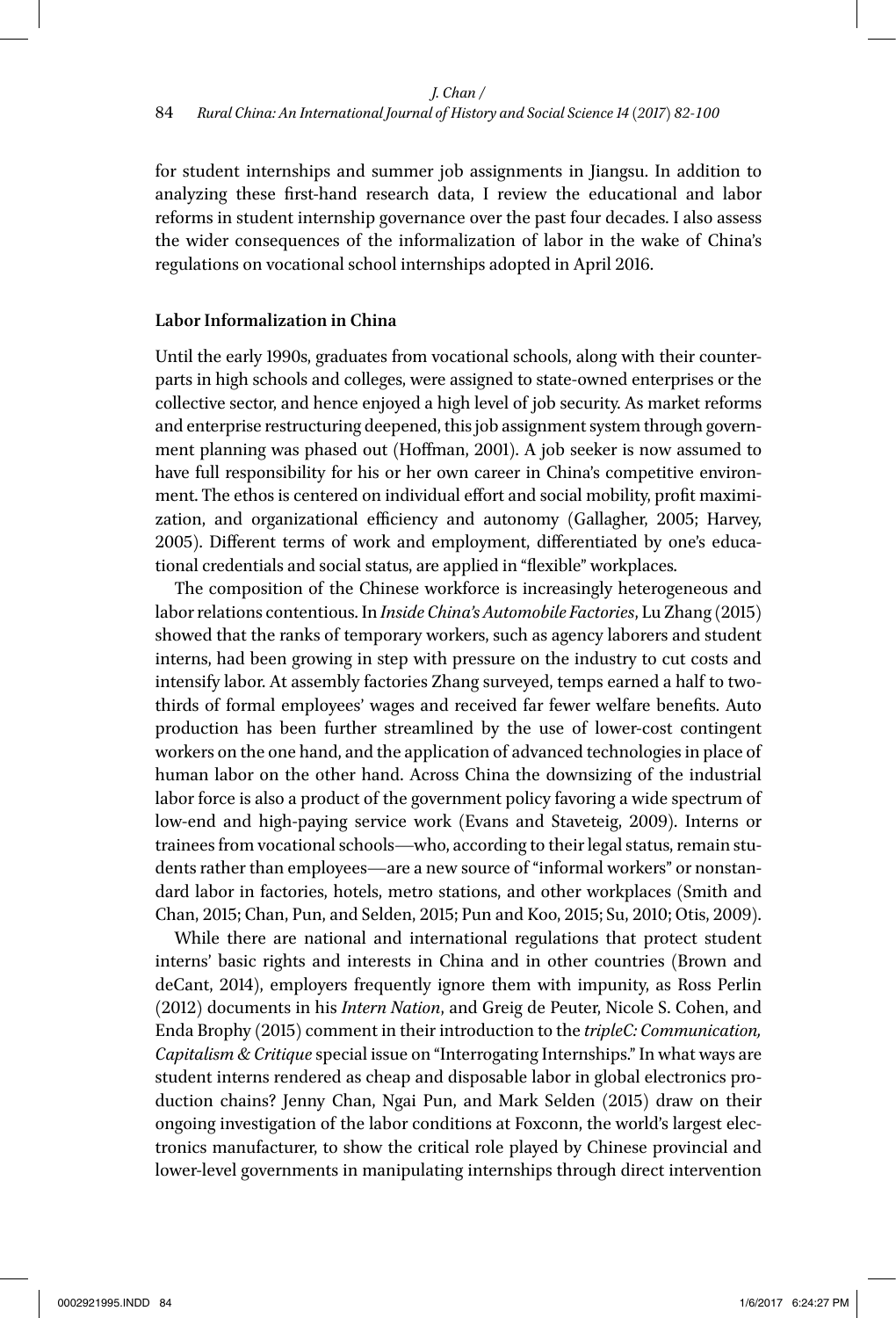into school policies. The visible hands of local officials and teachers in charge are clearly evident in student mobilization and in-factory management throughout the internship period, ensuring worker acquiescence. This active alliance between local states, schools, and capital, however, is inherently unstable.

Student interns and their co-workers at the Nanhai-based Honda auto parts plant, for example, went on strike between May and June 2010, paralyzing the entire close-knit, just-in-time supply network of Honda from within China. Despite the power asymmetry between managers and teachers in charge of internships on the one side and workers including interns on the other, the strikers, with external support from scholars and activists, won a big pay raise (Butollo and ten Brink, 2012; Chan and Hui, 2014; Lyddon et al., 2015). Students, all classmates and friends who went to work by company shuttle buses and lived in the same dormitories, supported the worker leaders in solidarity actions. The trade unions at the municipal and higher levels were compelled to mediate the wage disputes to restore production and stability, although they were far more reluctant to accede to workers' demands for reforming the company union (Friedman, 2014; China Labor Bulletin, 2015).

What remains understudied is the complex power structure faced by teenage student interns amid the slowing economy, the growing competition for jobs, and the collusion between vocational schools, labor agencies, and local governments in shaping the internship system. As we will see, employers utilize student labor coordinated by local officials as well as by private agencies through labor subcontracting. Inequalities are deepened when the dispatch of student interns by schools in cooperation with local governments and labor agencies does not seem to serve the learning objectives of the interns at all.

## **Vocational Education and Student Internships**

Vocational schools offer employment-oriented courses for eligible applicants who have completed nine years of schooling. Throughout the 1990s, the Chinese government's figures showed that an approximately equal number of students were enrolled in secondary vocational schools (grades 10–12) and high schools (Ministry of Education, 2015). Figure 1 shows that in the past fifteen years, however, high schools have begun to attract a larger number of students than secondary vocational schools nationwide. In the first decade of the twenty-first century, the share of secondary vocational school students doubled from 11.7 million in 2001 to 22.4 million in 2010, but by 2014 it had dropped to 18 million.

Vocational schools follow the work-study model, emphasizing the integration of education with production 产教结合, as laid down in China's 1996 Vocational Education Law. From the perspective of skills training and human capital accumulation, interning—"working for free" or "working for little"—is framed by neoliberal policy makers as investing in one's future. This is somewhat rationalized or internalized by the interns themselves, even when the imagined future can be highly uncertain (Hope and Figiel, 2015). While many college graduate interns in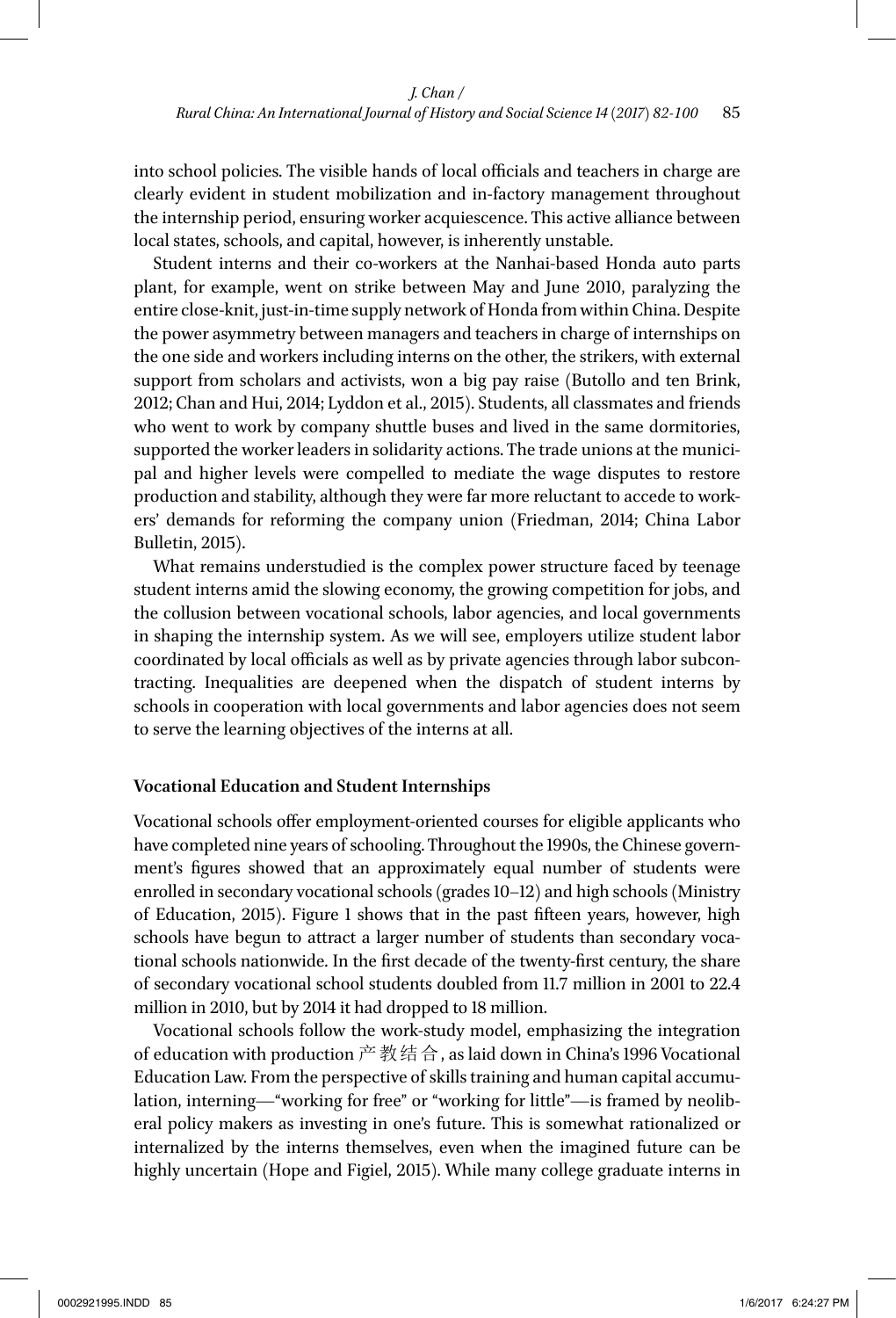



Note: The small number of students enrolling in "adult high schools" (between 0.3% and 1.2% of the total enrollment) is not shown.

*Source*: Ministry of Education of the People's Republic of China, 2015.

the United Kingdom and the United States come from "privileged backgrounds" (Perlin, 2012), by contrast vocational school student interns in China are mostly rural or urban working-class youth (Woronov, 2016). In Shanghai secondgeneration migrant youths are able to build useful social networks during their full-time studies and part-time jobs, and may eventually move upward in a competitive market economy (Ling, 2015).

For students 中职生/高职生, the key question is the quality of teaching in the classroom and in internships among a wide range of vocational training programs. A standard course lasts from three years (at the secondary level  $\dagger \ddagger \ddagger$ ) to five years  $(3+2,$  from the secondary to the tertiary level  $\pm \pm$ ). A 6,000-student vocational school that trains equipment and machinery technicians proclaims its mission:

> Master one skill, create a career; Master one skill, make a blue sky. 学一技之长,创一番事业; 学一技之长,创一片蓝天。

In a larger, 7,000-student school specializing in auto repair and mobile mechanics, Zhumadian Higher Technical School (upgraded to Zhumadian Technical Institute in 2013), the recruitment brochure elaborates on the importance of "studying real skills":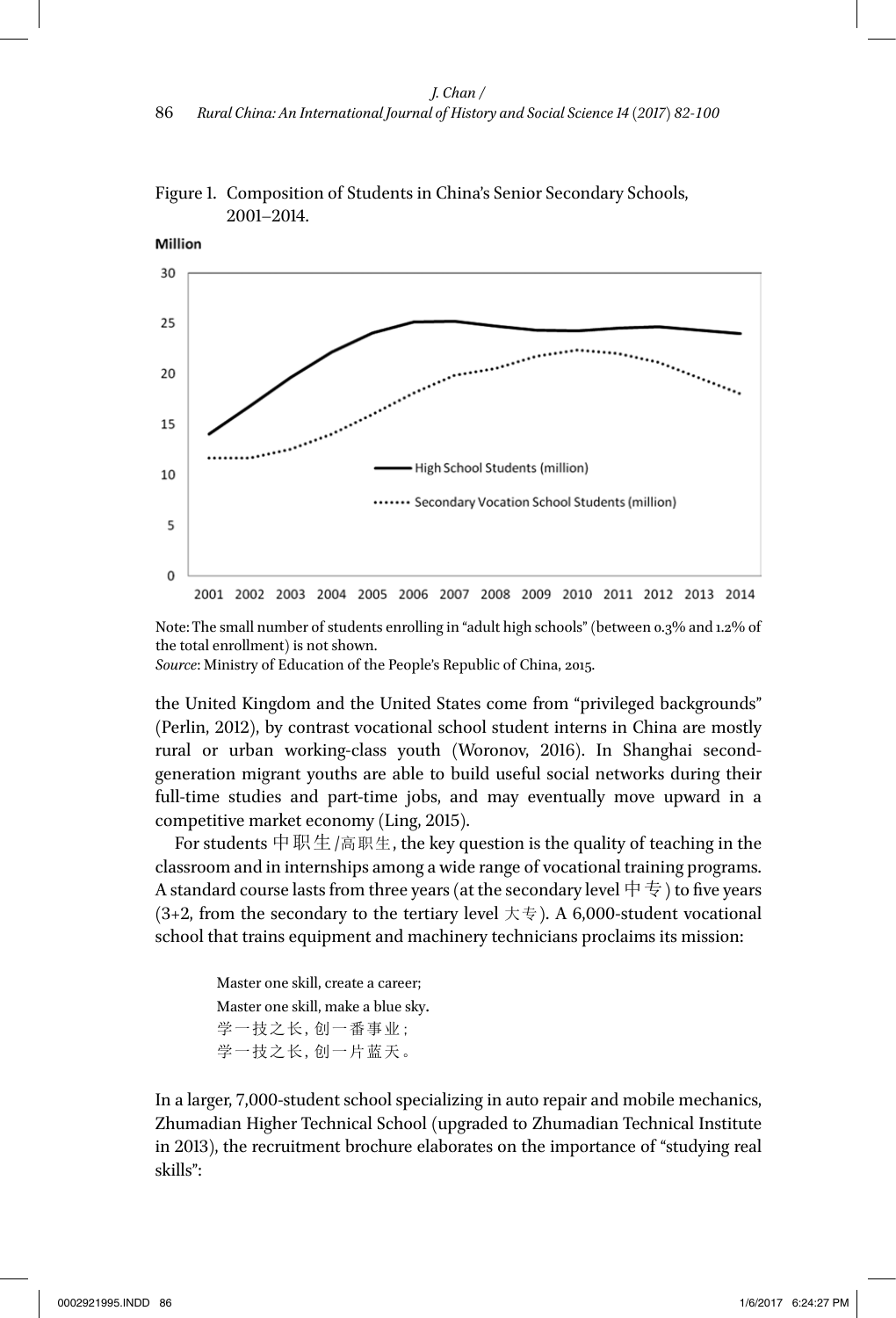87 *Rural China: An International Journal of History and Social Science 14 (2017) 82-100*

Our country has a good policy that families in difficulty pay no tuition! To look for a job without learning technical skills is a life-long mistake! It is best to have a skill in this world, to save you if times get tough! Parents with foresight have their children learn skills! Study real skills at Zhumadian Higher Technical School! Seeking wealth has limits, but skills and know-how lead to riches! Zhumadian Higher Technical School is a cradle of talent! Young people who do not learn technical skills will age with terrible regret! For a technically skilled person, the world is wide open, the benefits last a lifetime! Working will not guarantee an easy retirement, a good retirement requires skills!

国家政策好,家庭困难可免学费! 不学技术去打工,将遗误终生! 世间艺业要会一件,有时贫穷救你患难! 父母有眼光,让儿学技术! 学真正技术,到驻马店高级技工学校! 钱财有限,技术致富! 驻马店高级技工学校是技术人才的摇篮! 年轻不学技,年长悔莫及! 一技在身,走遍天下,受益终生! 打工不养老,养老靠技术!

The school's marketing campaigns focus on learning skills, which is said to provide a solid foundation for career building and lifelong security. It is at this intersection of education and economy that the country's leaders have aspired to nurture a skilled labor force through the improvement and expansion of vocational training across all levels. One clear, official goal is to recruit up to 23.5 million students into three-year vocational schools, that is, 50 percent of the nation's secondary student population, by the year 2020 (Ministry of Education, 2010a: table 1; Ministry of Education et al., 2014: table 1).

There are many different forms of internships. Some are chosen by students on their own initiative, while others are coordinated by educational institutions on students' behalf as a partial fulfillment of study requirements. Good internship programs are participatory, reflective, useful to students' growth and development, and related to their field of study (Ip, 2015). By contrast, my research reveals that the interns' work positions at Foxconn are *not* related to their field of study.

### **The Disconnect between Students' Majors and Internships**

The 38 interviewed interns were studying arts, construction, petro-chemistry, automotive repair, herbal medicine, horticulture, secretarial services, computer science, business management, accounting, textiles, electronics and mechanics, among others. Only eight of them were in their third year, the final year when internships are supposed to take place. Their average age was 16.5, just above the national statutory minimum working age of 16. In terms of the length of internship, the fourteen teachers who were dispatched to Foxconn reveal that the company internships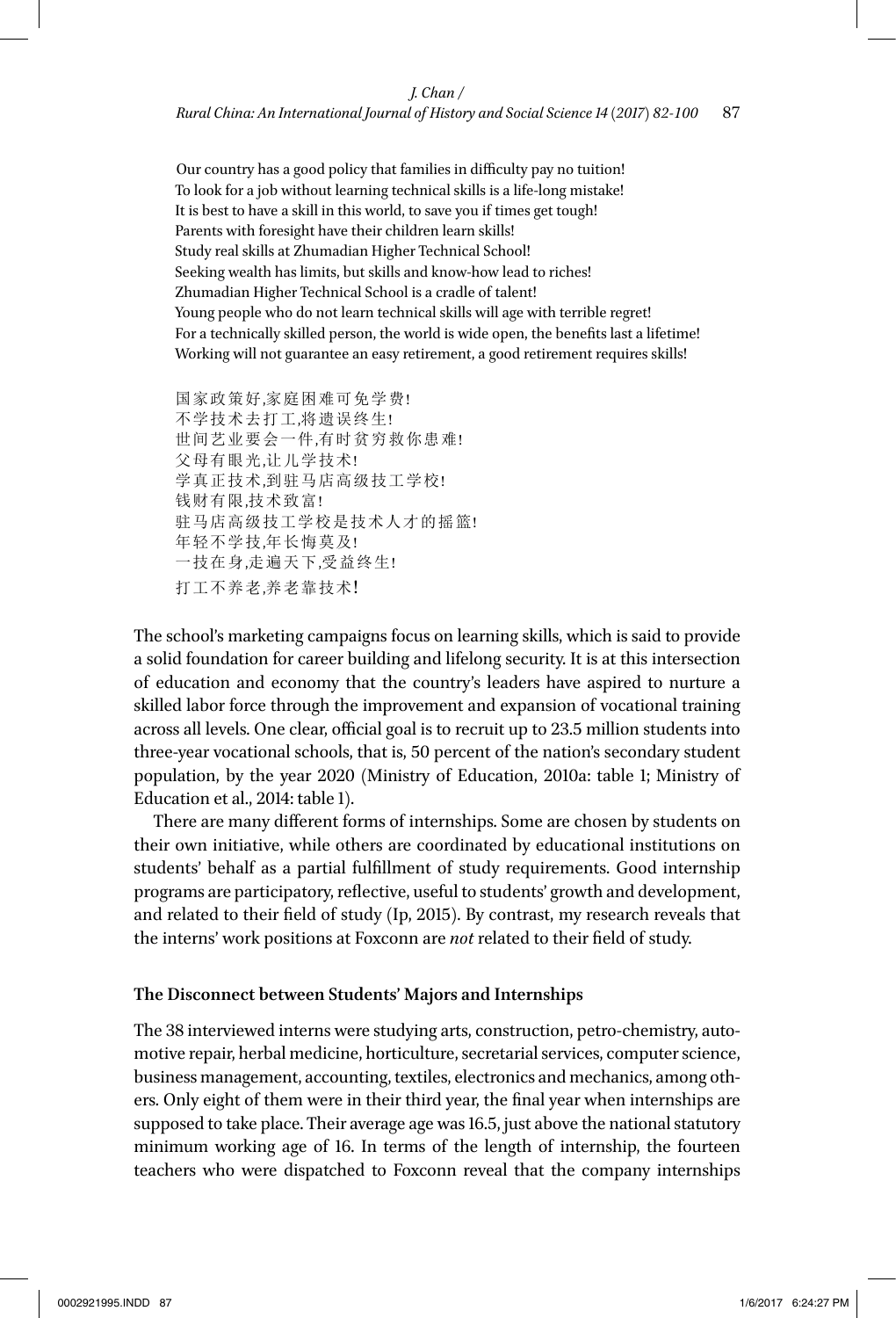were often extended to meet production needs, ranging from three months to a full year, with scant regard for student training needs.

A 16-year-old Foxconn intern said, "Come on, what do you think we've learned standing for more than ten hours a day manning machines on the line? What's an internship? There's no relation to what we study in school. Every day is just a repetition of one or two simple motions, like a robot." Interns at Foxconn are required to work punishing ten to twelve hour shifts, six or seven days a week. The 2007 Administrative Measures for Internships at Secondary Vocational Schools 中等职 业学校学生实习管理办法 (Ministries of Education and Finance, 2007) states that "interns shall not work more than eight hours a day," and the 2010 Education Circular specifies that "interns shall not work overtime beyond the eight-hour workday" (Ministry of Education, 2010b). Not only must interns' shifts be limited to eight hours, all their training is required to take place during daytime to ensure students' safety and physical and mental health, in line with the Law on the Protection of Minors 未成年人保护法. The law, revised and promulgated in 2013, aims to protect young people under 18 through balanced development and healthy growth. Article 20 stipulates that schools, including vocational schools, shall "cooperate with the parents or other guardians of minor students to guarantee the students' time for sleeping, recreational activities, and physical exercise and may not increase their burden of study." In reality, Foxconn student interns ranging in age from 16 to 18 were subjected to the same working conditions as regular workers, including alternating day and night shifts and extensive overtime, defying the letter and the spirit of the law.

In explaining the design and purpose of internships, a teacher showed me the following school letter addressed to students' parents 告家长书:

Participation in this internship will advance students' respect and appreciation of employment 敬业爱岗, their honesty and integrity 诚实守信 as the main part of a vocational moral education 职业道德教育, will help students understand enterprise and become familiar with a business environment and culture, will lead students to develop employee awareness 员工意识 in both practice through study and learning by doing, will cultivate students' comprehensive career capabilities 综合职业能力, and will integrate their overall qualities 综合素质 and inure them to hardship and promote endurance 吃苦耐劳的精神 so that in the future they will enter the job market with a solid foundation.

The letter, with its high moral tone, claims that through the school's assigned internship students' "employability" in the market will be enhanced, yet it neither specifies the curriculum nor provides any clue to the content of the technical training.

A 17-year-old student intern recalled: "I enrolled in an automotive repair course in September 2009, and according to the curriculum, the specialized course lasts for three years, with two years at school and one year of internship." But less than a year into the program, by June 2010, he and his fellow classmates had been sent to Foxconn's production site based in Shenzhen to intern for seven full months,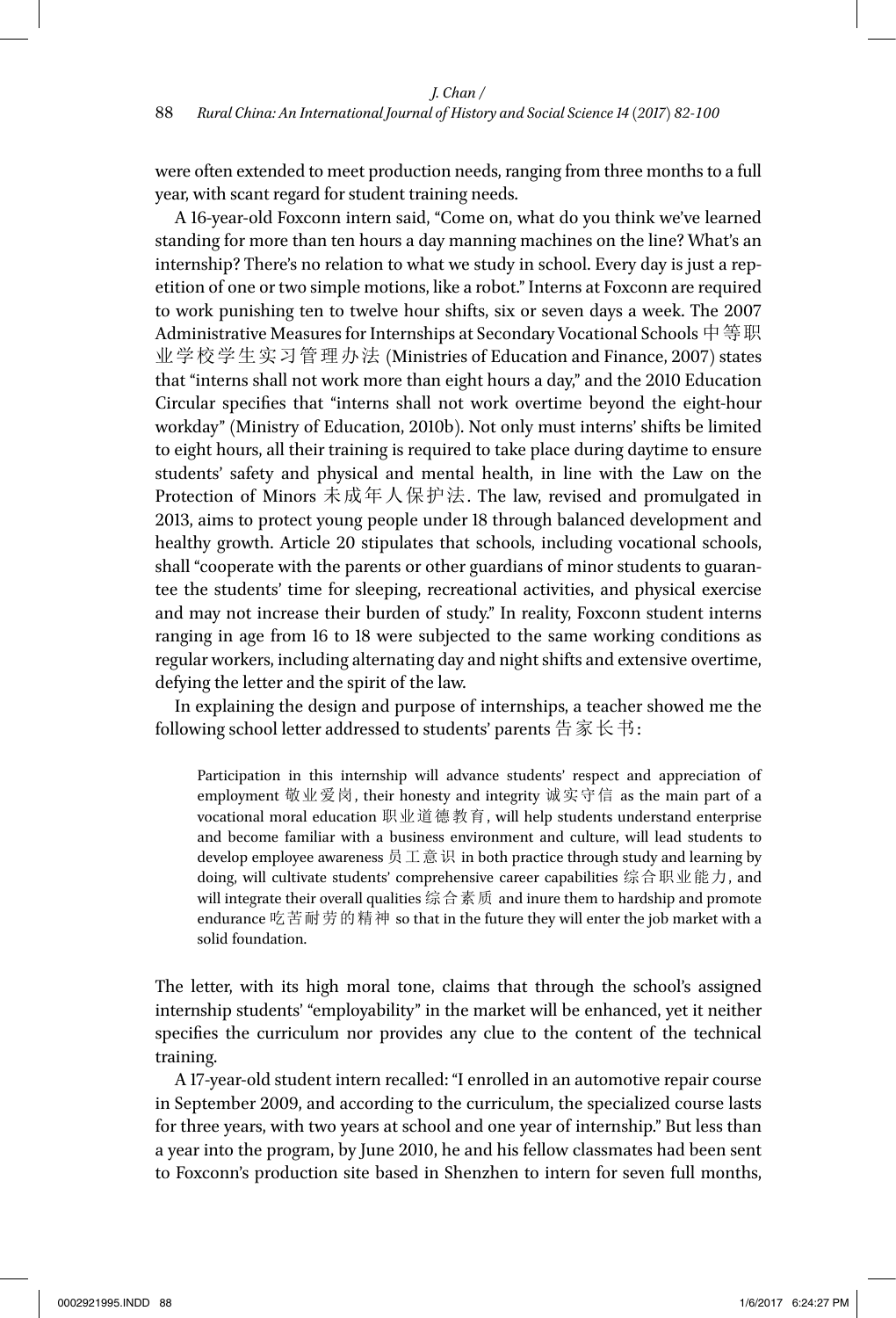working not on automobiles but on iPhones. "It's exhausting. It's a waste of time," he concluded. Not long after their return, in April 2011, the school began to arrange still more internships for graduates. "The school had still not finished planning our specialized classes, but they began setting up internship assignments. We haven't yet completed even the core classes in our specialization, nor have we grasped the basic skills of automotive repair. How are we going to do an internship in an auto company?" The student was very upset. "We followed the rules and paid for three years of tuition, but we haven't completed the professional training. The school changed the most basic agreement, contradicted the student recruitment brochure, arbitrarily changed the curriculum, treated its students' future like a plaything, and failed in its responsibility to us. We students have not attained sufficient knowledge in our education, and come time for employment, we'll have no competitive advantage."

## **"Consenting" to Internships**

The "consent" of students to assigned internships is sometimes open to dispute. In my fieldwork, students are sent in bulk by school teachers to undertake so-called internship assignments. Some had only a few articles of clothing in coarse rice bags, having responded to the school announcement of the internship on short notice. One of the students explained what had happened: "Our teacher announced that every vocational school in the province had to cooperate with the local government and send students to Foxconn to take up internships." He added, "Unless we could present a medical report certified by the city hospital that we were very ill, we had to depart immediately." During the summer of 2010, according to the company's own public statement, 150,000 students were interning at Foxconn. Interns thus made up 15 percent of the company's million-strong workforce across China (Foxconn Technology Group, 2010a: 2). This means that Foxconn dwarfed Disney's College Program, often cited as one of the world's largest internship programs, which received more than 50,000 interns cumulatively over thirty years from college partners in the United States and abroad (Perlin, 2012: 6). In a large Foxconn business group that exclusively serves Apple, 28,044 "student interns" from over two hundred schools were working on the assembly line in 2010, a six-fold increase from 4,539 such interns in 2007 (Foxconn Technology Group, 2010b: 23). With the loss of their capacity to control the timing, location, and training content of the internships, a student interviewee expressed his pent-up anger by condemning the program as "fake internships" 假实习 and "forced internships" 被实习.

A 26-year-old teacher told me of some students who were reluctant to go to work during the first week after they arrived at the Foxconn factory.

I asked my students to manage their emotions. Calm down. Think carefully if you want to leave; won't your parents be disappointed? I visited my students in the dorm to see if they felt okay on Tuesday night. They answered "not too bad." I met them again on Friday night. They said "fine." They've gradually gotten used to the work rhythm. Finally, when I asked if they want to leave, they replied "no."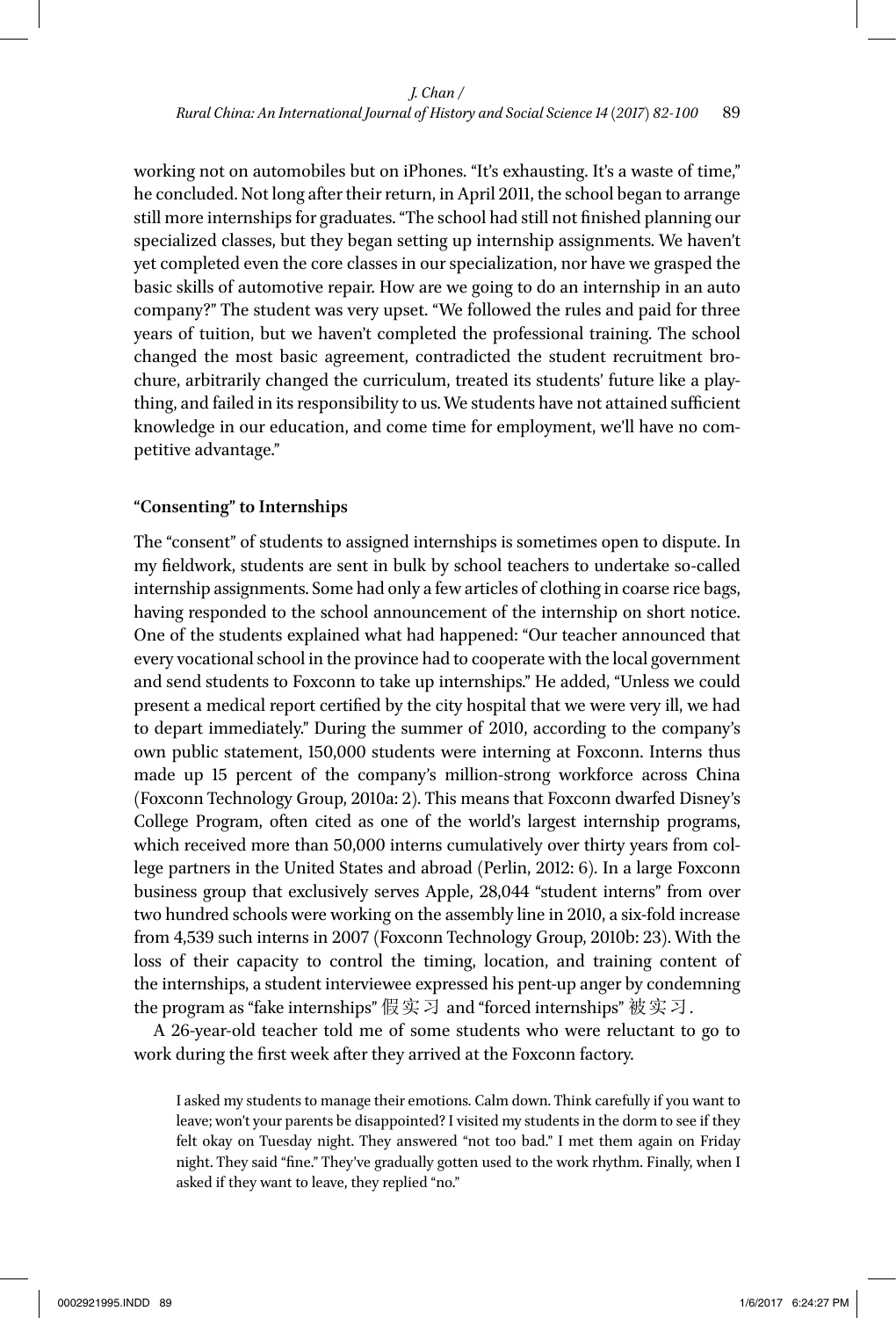During the entire internship, the teacher focused on managing his students' emotions because maintaining a high retention rate of student interns was a primary criterion for judging teacher performance. A number of teacher interviewees, as I found out later toward the end of the month, pretended that the internships had educational and self-management value because they were motivated to get two paychecks—one regular monthly salary from their schools and the other from Foxconn in direct exchange for their onsite supervisory service during the entire internship period. For the school year of 2011–2012, each teacher received an extra pay of 2,000 yuan/month from Foxconn. The transposition of teachers' authority into the corporate hierarchical structure was intended to strengthen labor control, thus the student interns were serving "two bosses."

In a broader structure, teachers were pressured to coordinate internships tailored for Foxconn, an influential corporate player in the local political economy. Teacher Jiang explained,

There's a need to respond to the Education Department's call to get the whole class of students organized. To take action uniformly 统一行动. Because an internship is not a summer job 不是打暑假工 that one gets on one's own. Think about this—if fifty students are left in the school during the semester, we won't be able to take care of them. We go with our students to the internship site.

Between September 2011 and January 2012 (a school semester), in Foxconn's Chengdu factories, more than 7,000 students—approximately 10 percent of the labor force—were working on the assembly line. One of the participating schools, Pujiang Vocational School, sent 162 students on September 22, 2011, to undertake three-month internships that were extended in accordance with iPad production needs. The large Pengzhou Technical School signed up 309 students, accompanied by three male and three female teachers, for the entire internship. This is typical of the 1:50 teacher-student ratio maintained throughout the Foxconn internship program in 2011–2012.

At Foxconn, student interns are *not* free to leave work at any time upon reasonable notice without negative repercussions. Working on the line and living in the factory dormitories, the students must comply with the Foxconn internship program on pain of not graduating. One Chinese literature teacher in his forties observes that the student intern system is not unlike the abusive "contract labor system" 包身工 of the 1930s. He draws a parallel to the desperate Occupation-era children and teenagers from poverty-stricken villages who were sold to labor contractors and dispatched to toil day and night under harsh conditions in Japaneseowned cotton mills in Shanghai. Laughing bitterly, he confides that "I'm a modern day contractor," referring to his role as a coordinator of the internship program. "My daughter is seventeen years old, my only daughter. She's now preparing for the national college entrance exam. No matter what the result is, I won't let her come to intern, or work, for this company." Most important, he states that "at Foxconn, there's no real learning through integration of classroom and workshop. The distortion of vocational education in today's China is deeply rooted."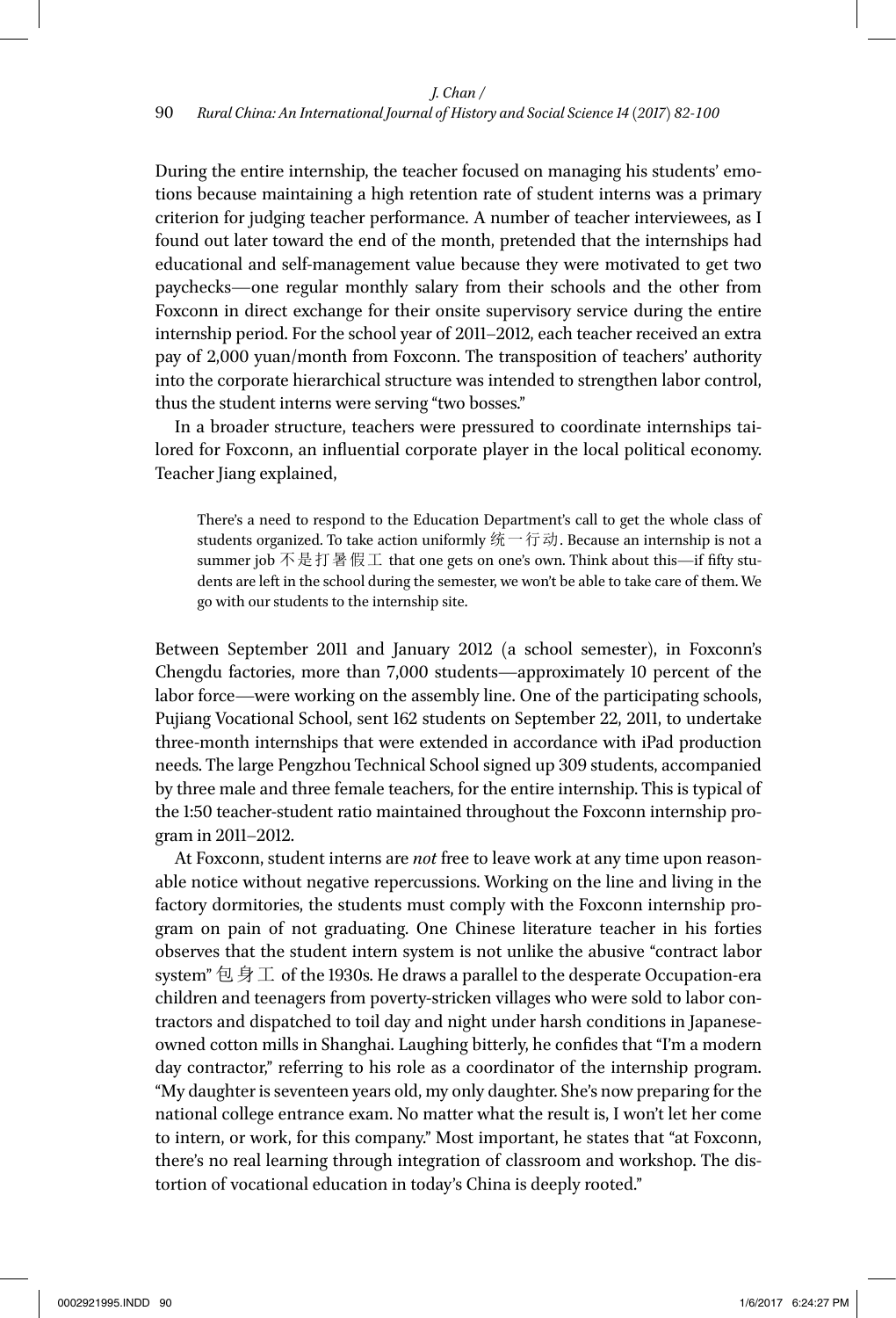## **The Devaluation of Intern Labor**

Intern labor is cheap labor. In early 2008, during her fieldwork in Nanjing, Terry Woronov (2016: 124) found that a whole class of bookkeeping students—still in their second year of a five-year vocational program—were brought to a university to undertake a two-week unpaid "internship." The interns were responsible for doing nine hours a day of "data entry" at the university's admission office. She reported that most, if not all, of the students "agreed" to do the routine clerical work, which was justified by their teachers in charge as "good work experience" that nurtured "good discipline." When young students are socialized to "unthink exploitation," mainly through the discourse and practice of acquiring hands-on experience and networking while interning, the relations of labor and the expropriation of surplus value are obscured and hidden (Rodino-Colocino and Berberick, 2015).

In Foxconn's "iPad city" in Chengdu, capital of Sichuan, as of January 2011, although new workers and interns were paid the same at 950 yuan/month, interns were not entitled to a 400 yuan/month skills subsidy even after they passed a three-month probationary period. Foxconn justifies this tiered treatment by referring to the "pay reasonably for the labor of interns" legal requirement, wherein what constitutes "reasonable pay" went unspecified under the national regulations at that time.<sup>1</sup>

Maintaining that student interns are not employees—even when they perform work identical to that of production workers—Foxconn, not unlike many others, does not enroll interns in government-administered social security, which covers medical insurance, work injury insurance, unemployment benefits, maternity insurance, and old age pensions. As of 2015, in Guangdong, employers were supposed to contribute 29.2 percent and employees 11 percent of the employee's wages to social insurance on a monthly basis. For example, the company's insurance payment should be 876 yuan if the monthly income of a worker is 3,000 yuan in total. By dispensing with all of these benefits, the company saves money.

The non-payment of social insurance for interning students deserves attention. When the central government promulgated the Social Insurance Law, effective July 1, 2011, it required that employers and employees co-contribute to social insurance on a monthly basis, and that premium contribution payments by the company as well as those by workers be carried forward and portable throughout the country. The accumulation and continuity of insurance enrollment is important (cumulated up to fifteen years before any disbursement of retirement benefits) when labor mobility has become more common. But this is an aspiration that has yet to be fulfilled for many employees (Wang and Li, 2011; Chen, 2015; Schmalz, Sommer, and Hui, 2016). And student interns—in actuality "student workers" 学 生工—are completely excluded from the government-administered social insurance schemes.

 $^1$  Article 8 of the "Administrative Measures for Internships at Secondary Vocational Schools" 中等 职业学校学生实习管理办法 (Ministries of Education and Finance, 2007) stipulates that interns be paid at a reasonable level 合理的实习报酬.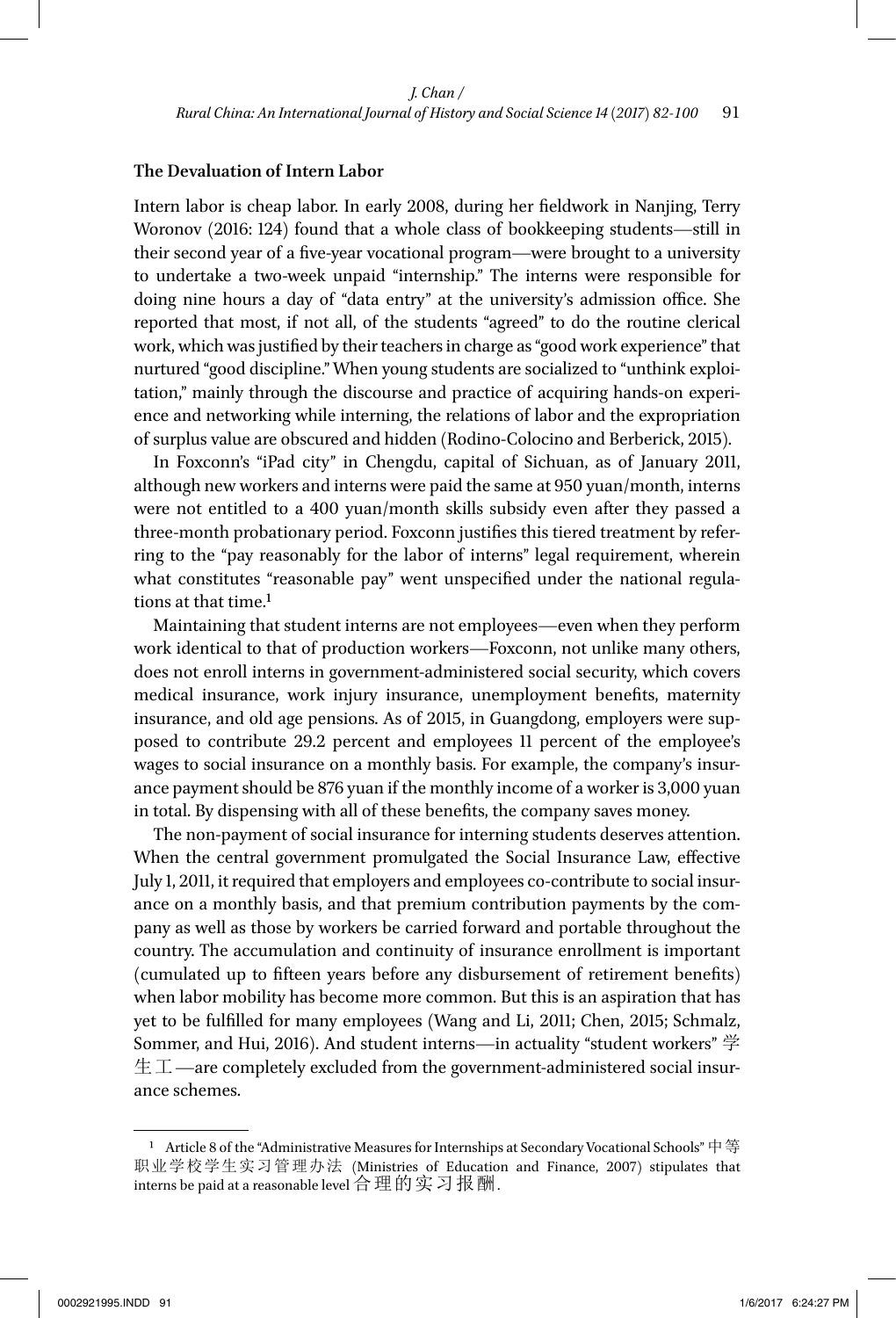## **Labor Dispatch of Student Interns**

In the market, labor agencies have increasingly undertaken a new form of labor subcontracting: the dispatch of student interns. Some vocational schools had engaged with for-profit labor agencies to supply students to workplaces in return for economic gains. How is one to make sense of the business model of labor dispatch in general and student labor dispatch in particular?

In reviewing the expansion of labor dispatch services in China, Feng Xu (2014) points out that the first such agencies were founded by local governments to deploy laid-off urban workers before they could foment social disorder. The agencies also created new sources of revenues for officials. Private domestic firms and multinationals quickly joined this niche market, absorbing the unemployed, rural migrants, and fresh graduates, among other groups (Zhou, 2013). Government statistics showed that by 2011 there were 27 million (data from the Ministry of Human Resources and Social Security) to 60 million (data from the All-China Federation of Trade Unions) agency workers—a very wide range of rough estimates at the national level (Liu, 2014: 14). As I will explain, student interns are also joining the ranks of the fast expanding labor dispatch force.

During August 2016, I conducted preliminary fieldwork at a private labor agency in the city of Danyang, Jiangsu 江苏丹阳. The headquarters of the labor agency branch are based in Lianyungang 连云港, 345 kilometers and four hours by car from Danyang. From within Jiangsu, vocational school students—some who were born in 2000—were dispatched to small privately run auto parts processing factories, regardless of their subjects of study. The students were paid an internship subsidy 实习补助 of 10 yuan per hour during the summer months (compared to the 15.5 yuan local minimum hourly wage standard), with the longest working month of 308 hours. The labor agency pocketed the difference between the interning students' "standard hourly pay" (that is, 10 yuan per hour) and the factory rate (which is negotiated on a case-by-case basis). For the factory boss, the use of dispatched or outsourced student workers helps to cut both administrative and labor costs (see Figure 2).

Student internships are profoundly marketized. The labor agency, registered in 2011 as a wholly owned private business, is responsible for the hiring and management of student interns, such as the signing of "labor dispatch (hourly work) agreements" 劳务派遣 (小时工) 协议书, the payment of wages in cash or via bank transfer, and the deduction for commercial insurance fees. According to the manager, whom I interviewed, "55 yuan is deducted from each student for the monthly insurance premium. But the cheapest general insurance plan costs only 22 yuan. We maximize our gains by taking the difference, that is, 33 yuan." Student employees of the agency are insured against industrial accidents, but they are not entitled to health care or pensions. "Small things like making an advance payment of 100 yuan to 200 yuan to the sick and other needy students are helpful in retaining them," said the manager.

As for the interns, according to an interviewed assistant manager: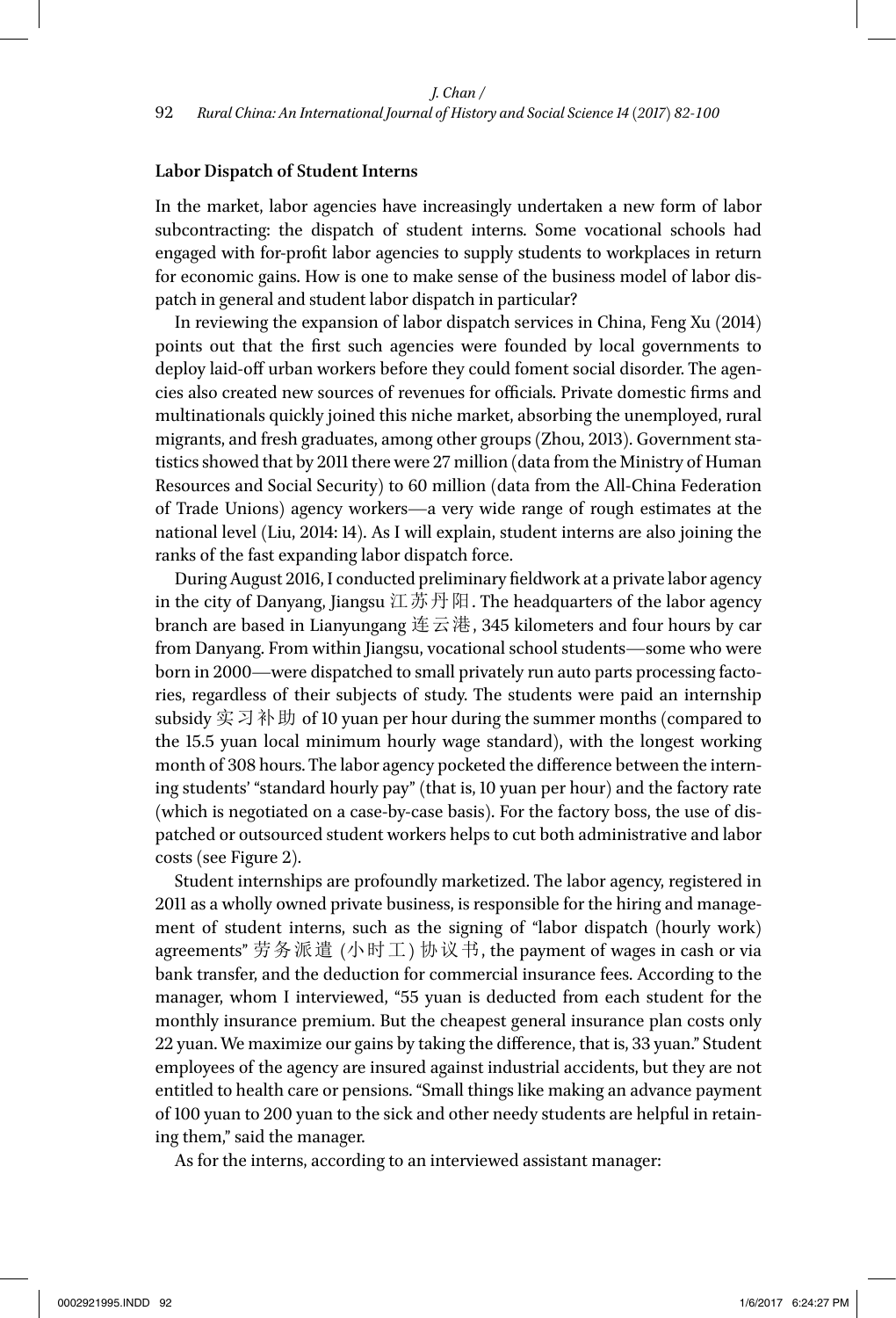

## Figure 2. The Dispatch of Student Interns through a Labor Agency

Many want to make some money during the summer holidays and the regular school term to support their own studies and everyday expenses, thus reducing the burden on their parents. In looking for paid jobs, the students ended up bumping into our labor agency through friends' introductions and online searches. Others have no expectations at all about learning or training.

He also commented on the entrepreneurial, rather than educational, role of the teachers:

Teachers are interested to getting a cut [from student internships], too. We either have to make a good deal, or reach out to students directly through our local agents, whom we call downstream suppliers 供货商, but not via the school teacher gatekeepers. In this way, we don't have to pay them commissions. You know what, meeting with teachers means spending on cigarettes, food and drinks, KTVs, and so on. The Mid-Autumn Festival is approaching [on September 15] and we've got to present them with Maxim's mooncakes 美心月饼. All this will cost you quite a lot before you'll get any return. The negotiations over the distribution of gains, that is, our profits, often take a few rounds, and it's cumbersome 很烦.

In summary, dispatched student interns are treated like a commodity in the human resources supply chain. Labor agency managers, unlike school teachers, do not seem to even have to defend their trade by talking about ethics, such as self-learning or learning by doing, no matter how shallow or hollow the meaning is. As an experiment, the labor agency is now investing and running its first vocational school, looking forward to sending the students directly to labor-hungry enterprises in return for higher profits.

## **Regulating China's Intern Economy**

Earl Brown and Kyle deCant (2014: 195) argue that when internship programs are "devoid of any relevant educational component and maintained solely for the benefit of the employer's bottom line…interns should be afforded the full protection of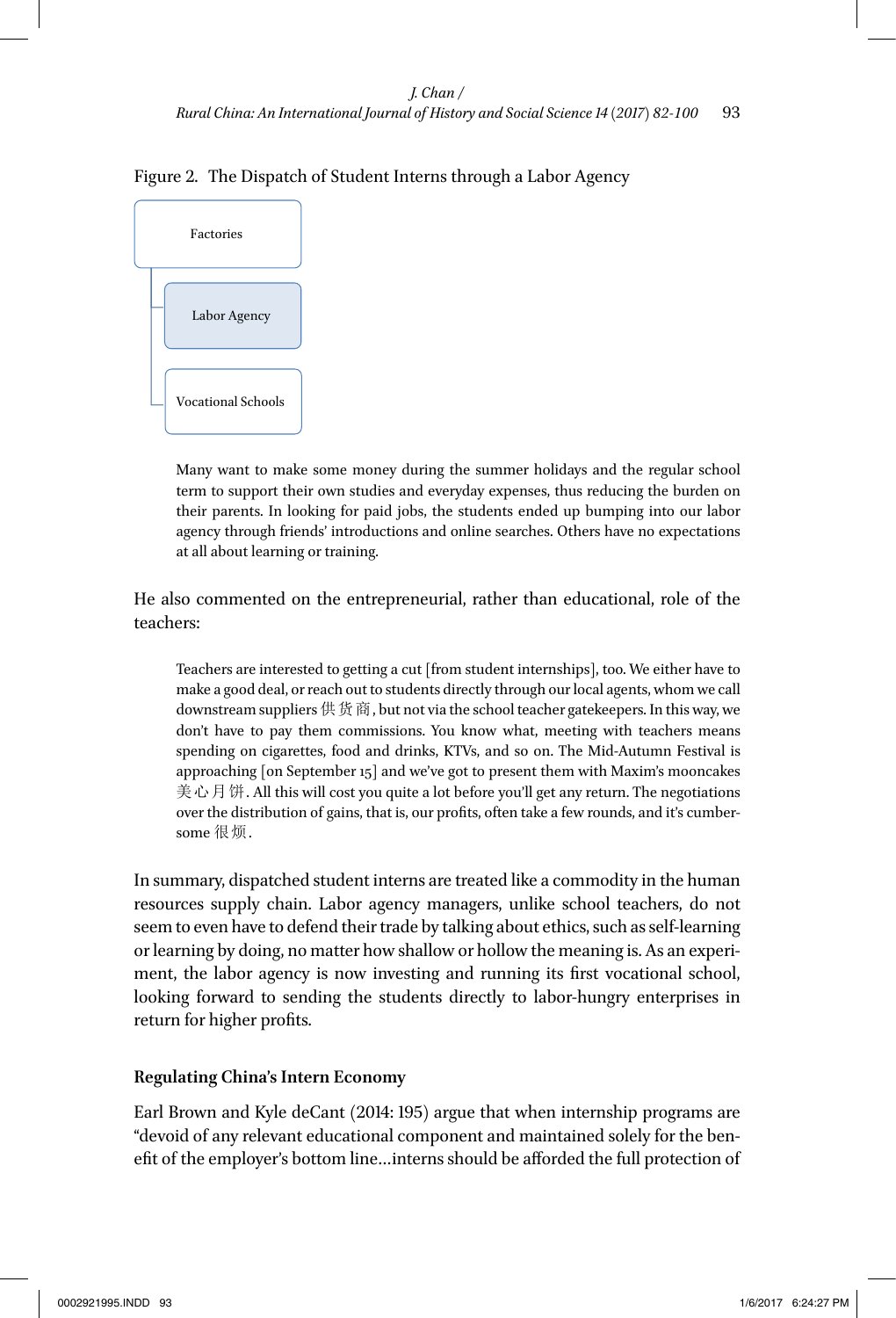### 94 *Rural China: An International Journal of History and Social Science 14 (2017) 82-100*

China's labor laws." As evidence from research has shown, student interns were weakly protected, and I would further argue that the corporate use of these millions of informal workers has been driven by China's rising wages. By 2012, "real wages for migrant workers were two and a half times what they had been in 2003, increasing by 10.8 percent annually" (Naughton, 2014: 21). There are multiple factors that explain this trend. In the mid-2000s, the government moved to abolish the agriculture tax and introduce new social insurance schemes to raise rural incomes in reaction to the widening of the urban–rural income gap that began in the mid to late 1980s and worsened when China's joining the World Trade Organization put downward pressure on agricultural prices (Frazier, 2014). In a few localities with good infrastructural support, increased opportunities in agricultural and nonfarm work are keeping more youthful laborers in their hometowns (Zhan and Huang, 2013). For the first time, a shortage of migrant labor has reportedly emerged in coastal export zones, and will soon emerge in the booming interior cities too, where investors are bidding for lower-cost labor, land, and other resources under the Go West macro development policy (Pun and Chan, 2012; Chuang, 2015). These factors, plus the younger cohort's frequent jumping from job to job (Shen, 2013; Wang and Zhai, 2013), compel employers to raise wages to recruit and retain workers. At the same time, the central leadership has been raising minimum wages to rebalance the economy and to stimulate domestic demand. Government surveys showed that in 2015, Chinese rural migrant workers' average wage was 3,072 yuan/month (including overtime premiums), a 7.2 percent increase from the preceding year (National Bureau of Statistics, 2016: table 8). The government's regulations against the overuse of interns are, therefore, generally not observed.

Exposés by media and advocacy groups have shown that Chinese student interns—the youngest ones only 14—are thinly disguised child labor, overworked, and unguided (BBC, 2012; DanWatch, 2015; Chakrabortty, 2016). In these "sheeplike internships" 放羊式实习, interns are confused and helpless, like sheep without a shepherd. In response, in 2016, the central government eventually took some measures to protect the basic rights of student interns.

Specifically, vocational schools should manage student internships in accordance with the latest regulations promulgated by the Ministry of Education, the Ministry of Finance, the Ministry of Human Resources and Social Security, the State Administration of Work Safety, and the China Insurance Regulatory Commission, which superseded the 2007 Administrative Measures and came into force on April 11, 2016 (Ministry of Education et al., 2016). Under the "Regulations on the Management of Vocational School Student Internships" 职业学校学生实 习管理规定, the duration of workplace-based internships should normally be for six months.2 The minimum level for paying interns is clearly specified: "Wages

<sup>&</sup>lt;sup>2</sup> Article 10 of the "Regulations on the Management of Vocational School Student Internships"  $\mathbb{R}$ 业学校学生实习管理规定 (Ministry of Education et al., 2016) states that internships should normally be for six months 学生在实习单位的实习时间根据专业人才培养方案确定,顶 岗实习一般为6个月.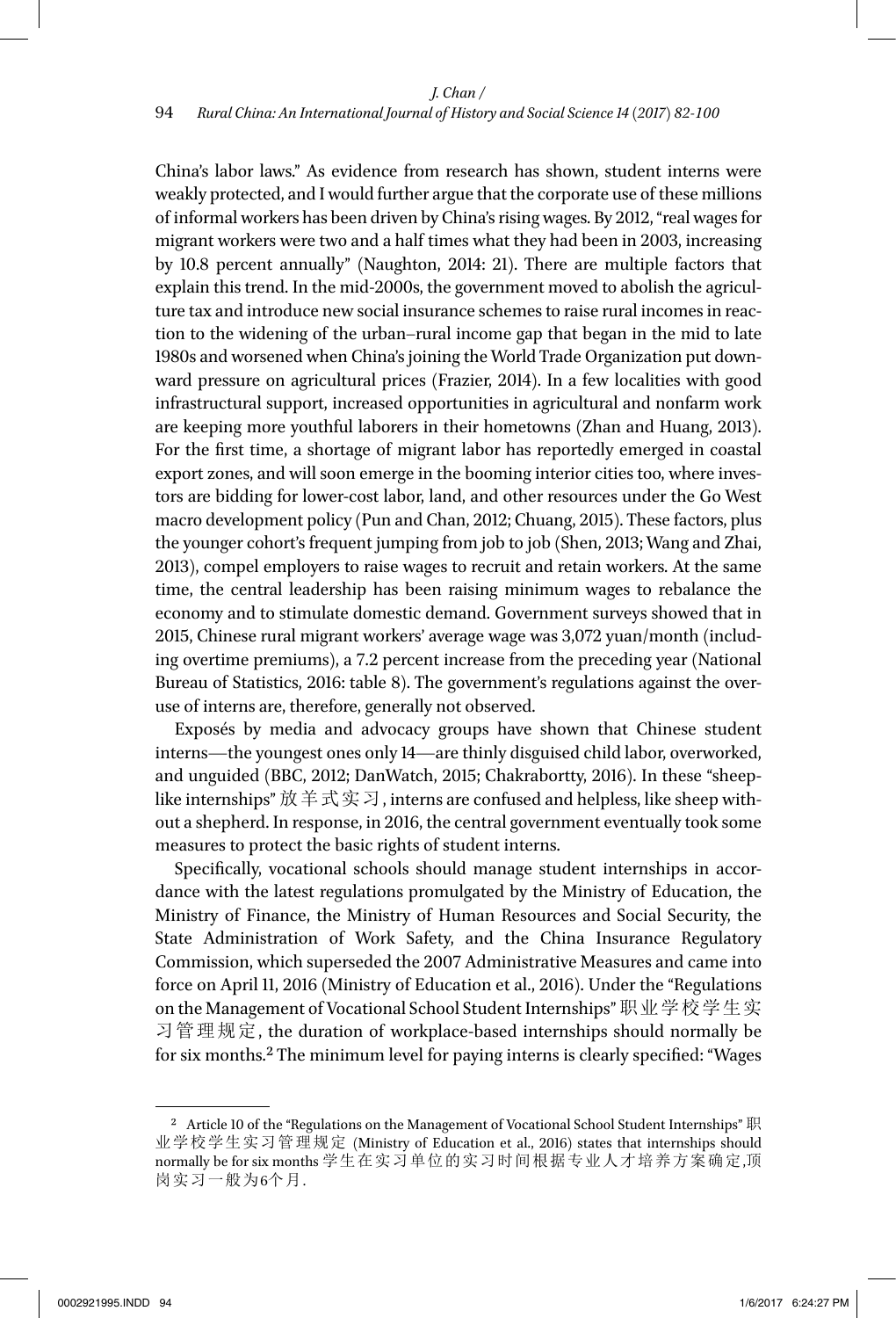shall be *at least* 80 percent of those of employees during the probationary period" (italics added).3 On insurance benefits, vocational schools and enterprises are required to undertake "joint responsibility" to provide interns with commercial general liability insurance.4 Moreover, the regulations, when vigorously implemented, require that student internships have substantial educational content and work-skill training provisions, along with comprehensive labor protections for student interns such as an eight-hour day, no overtime, and no night shifts.<sup>5</sup> Above all, no more than 10 percent of the labor force at "any given facility," or no more than 20 percent of the workers in "any given work position," should consist of student interns at any point in time.<sup>6</sup>

The intricate interests shared by company, labor agency, school, and local governments, however, will not be easily done away with. Rob Lederer, the executive director of the Electronic Industry Citizenship Coalition (EICC), an industry association with a hundred-plus members around the world, acknowledged that "one large potential source of reliable, quality labor may be student workers" (EICC and REAP, 2015a: 2). At the invitation of the EICC, Scott Rozelle, co-director of the Rural Education Action Program (REAP) at Stanford University, has assisted in designing a monitoring and evaluation program of China's vocational schooling system since 2013. The major objective is to achieve "responsible vocational education," beginning with a pilot project of 118 secondary vocational schools in heavily populated Henan province (EICC and REAP, 2015a, 2015b). In July 2016, the academic research team, with support from leaders from the provincial Department of Education, created a list of 22 credentialed vocational schools to benchmark teaching standards, school resources, and student learning experiences against a set of criteria (EICC and REAP, 2016).

The provincial government encouraged companies to select students and graduates from quality schools for internships and employment, thereby providing economic incentives for both teachers and students to improve their performance. Cooperating schools were also promised increased government funding for longterm educational development. This is framed by the Stanford University research team as a "win-win-win action research" to strengthen collaboration between the government, schools, and companies (Rozelle, Loyalka, and Chu, 2013). In engaging with the world's largest electronics association, the researchers took aim at

<sup>3</sup> Article 17 (Ministry of Education et al., 2016) stipulates that interns shall be paid "at least 80 percent of the employees' wages during the probation" 不低于本单位相同岗位试用期工资标 准的80%, and the wages shall be fully paid in local currency without delay 以货币形式及时、足 额支付给学生.

<sup>4</sup> Article 35 (Ministry of Education et al., 2016) emphasizes the shared responsibility of vocational schools and enterprises to insure student interns against work-related injuries and death 为实习学 生投保实习责任保险.

<sup>5</sup> Article 16 (Ministry of Education et al., 2016) prohibits employers from lengthening the workday and assigning night work to student interns 不得安排学生加班和夜班.

<sup>6</sup> Article 9 (Ministry of Education et al., 2016) sets the legal limits on the use of student interns at the level of the work position and the workplace 顶岗实习学生的人数不超过实习单位在岗 职工总数的10%, 在具体岗位顶岗实习的学生人数不高于同类岗位在岗职工总人 数的20%.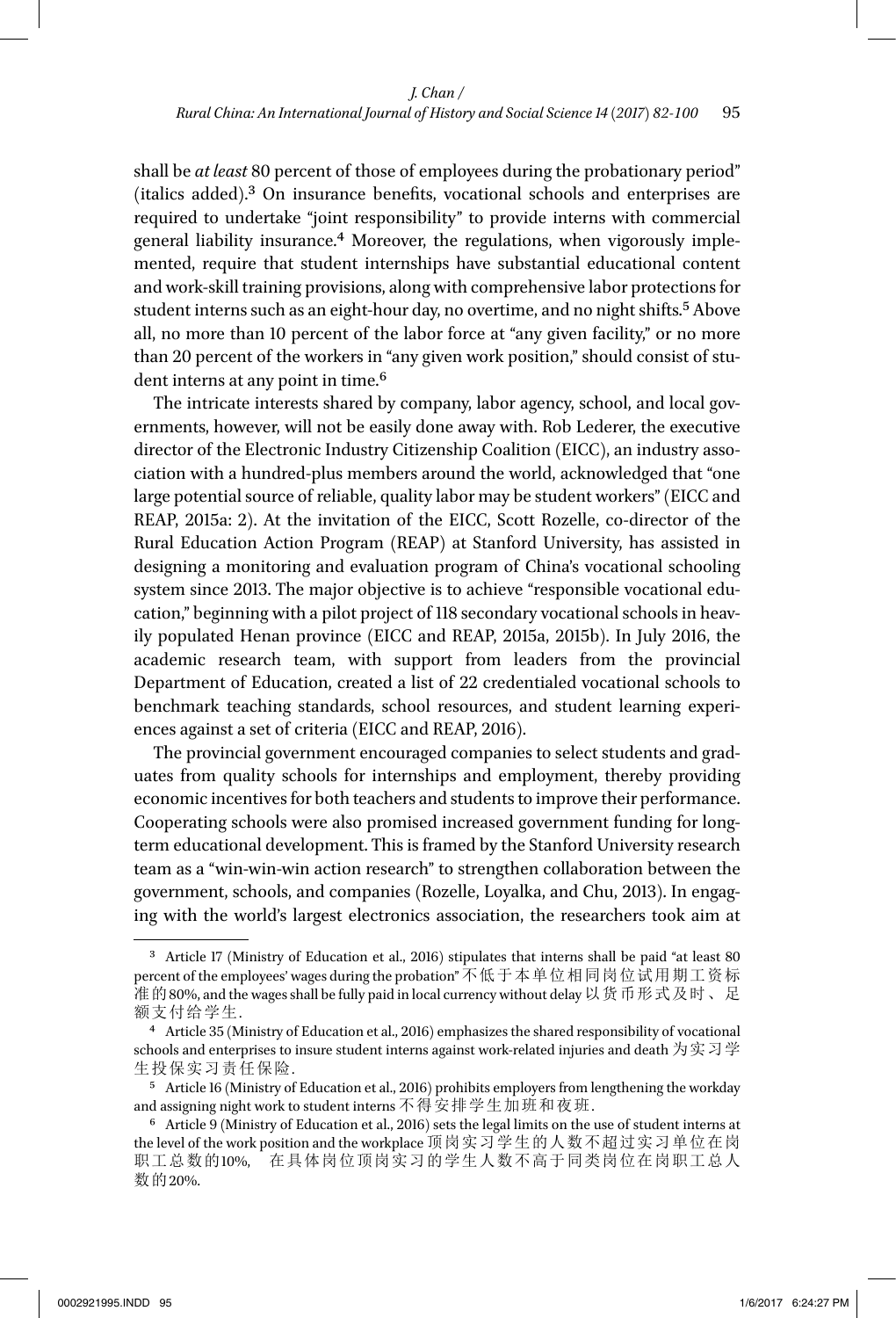## 96 *Rural China: An International Journal of History and Social Science 14 (2017) 82-100*

vocational schools, holding them accountable for bad learning experiences and poor internship arrangements. They have not, however, addressed the managerial abuses involving the violation of China's internship provisions at the workplace level.

### **Conclusion**

Greig de Peuter, Nicole Cohen, and Enda Brophy (2015: 331) indicate that internships are "an entry point for interrogating contested conditions of life, labour, and learning at a historical moment when precarity is an encroaching structure of feeling." Young and inexperienced students, along with many other kinds of low-skilled workers, face formidable challenges in the face of credential inflation, ineffective governance, and the flexibilization of production of services and goods around the globe (Kuruvilla, Lee, and Gallagher, 2011; Huang, 2011; Standing, 2011; Warhurst et al., 2012; Chan and Selden, 2016; Lee, 2016). "Unification of school and business, unification of theory and practice, unification of teacher and technician, and unification of student and employee" 学校企业一体化,理论实践一体化,教师师 傅一体化,学生员工一体化 proclaims a school mission statement. Instead of a seamless unification, this article concludes that the discrepancy between promise and reality could scarcely be larger.

Ross Perlin in his book on contemporary American and European internship practices, *Intern Nation*, comments, "The very significance of the word *intern* lies in its ambiguity" (Perlin, 2012: 23, italics in the original). In China, student interns have become an important source of labor that is growing in step with the expansion of vocational education and the informalization of employment. The hopes that internships will lead to careers are being systematically undermined by practices that sabotage the fundamental concept of internships in order to assure employers a cheap and disposable labor supply. Facing financial and political pressures, many schools—even the better ones—are unable to shield students from internships that violate the law.

At a time of slowing growth and an ageing population, the growing numbers of young, vocationally trained workers could play a critical role in China's economic and technological development. The strengthening of labor laws and internship regulations is an attempt by the authoritarian state to boost its legitimacy. Yet with each loophole that the government closes, corporations react by circumventing the new rules and regulations. Eli Friedman and Ching Kwan Lee (2010: 513) insightfully comment that, at the workplace level, multitiered employment arrangements are "problematic not just from the perspective of the informal workers, but also from [that of] the regular workers, who will find it increasingly difficult to make collective demands on their employers." Worse still, provincial and lower-level governments have bent the laws and regulations to attract investment and accelerate inland relocation, at the expense of workers' rights and interests. Stronger protection of labor, particularly student workers, will require much more sustained joint efforts from the state, companies, and civil society.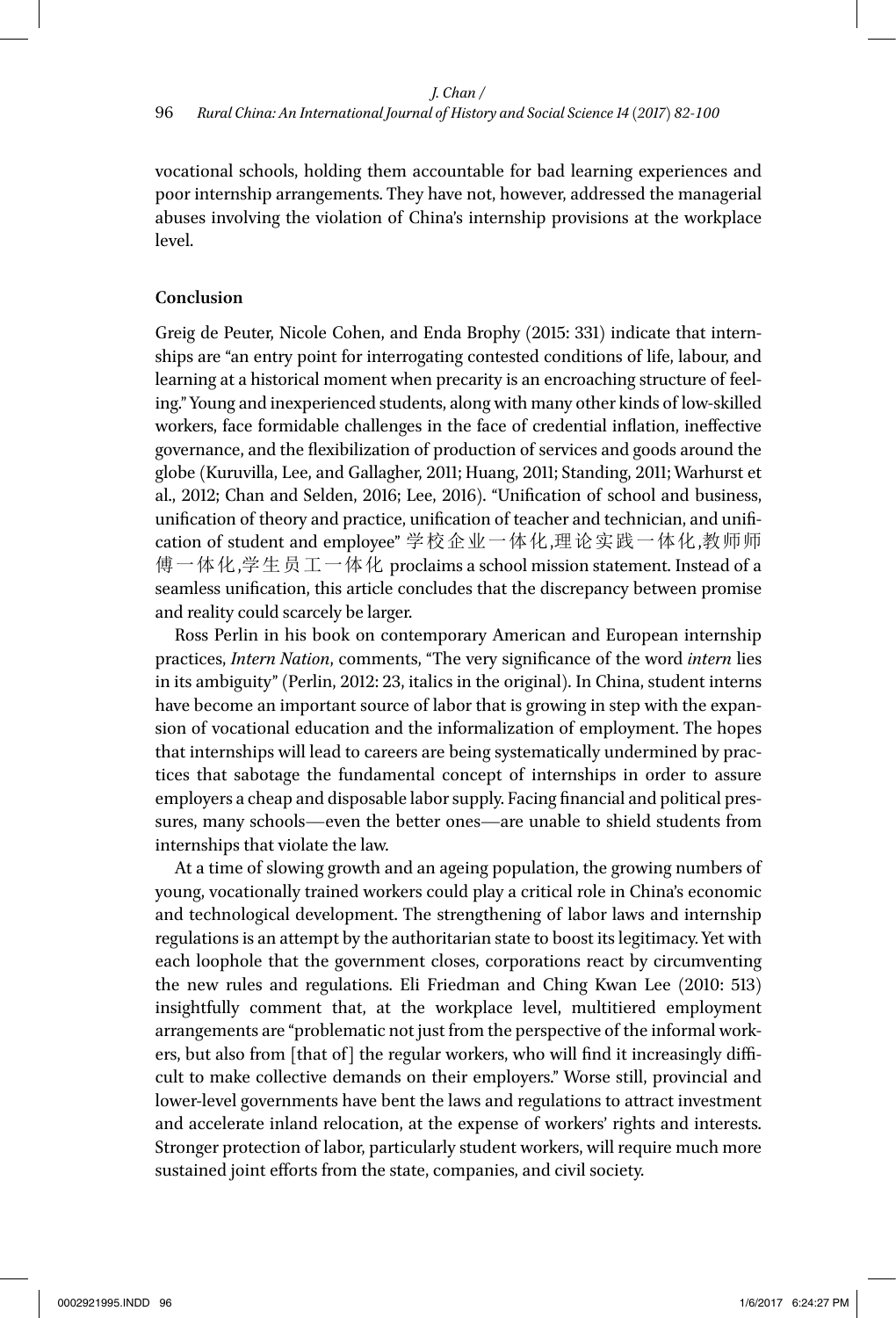### **References**

- BBC (2012) "Foxconn admits employing under-age interns." Oct. 16. http://www.bbc.com/news/ technology-19965641.
- Brown, Earl V. Jr., and Kyle A. deCant (2014) "Exploiting Chinese interns as unprotected industrial labor." Asian-Pacific Law and Policy J. 15, 2: 150–95. http://blog.hawaii.edu/aplpj/files/2011/11/ APLPJ\_15.2\_Brown\_deCant\_FINAL.pdf.
- Butollo, Florian, and Tobias ten Brink (2012) "Challenging the atomization of discontent: patterns of migrant-worker protest in China during the series of strikes in 2010." Critical Asian Studies 44, 3: 419–40.
- Chakrabortty, Aditya (2016) "Your new iPhone's features include oppression, inequality—and vast profit." The Guardian. Sept. 19. https://www.theguardian.com/commentisfree/2016/sep/19/your -new-iphone-features-oppression-inequality-vast-profit.
- Chan, Chris King-chi, and Elaine Sio-ieng Hui (2014) "The development of collective bargaining in China: from 'collective bargaining by riot' to 'party state-led wage bargaining.'" China Q. 217: 221–42.
- Chan, Jenny, Ngai Pun, and Mark Selden (2015) "Interns or workers? China's student labor regime." Asian Studies (Official Journal of the Asian Studies Association of Hong Kong) 1, 1: 69–98. http:// www.airitilibrary.com/Publication/alPublicationJournal?PublicationID=P20151027006&typ e=P001; and, Asia-Pacific J. vol. 13, issue 36, no. 1 (Sept.) 7, http://apjjf.org/-Jenny-Chan/4372.
- Chan, Jenny, and Mark Selden (2016) "The labour politics of China's rural migrant workers." Globalizations: 1–13. http://dx.doi.org/10.1080/14747731.2016.1200263.
- Chen, Chih-Jou Jay 陈志柔 (2015) "中国威权政体下的集体抗议: 台资厂大罢工的案例 分析" (Popular protest in an authoritarian regime: a wildcat strike in southern China). 台湾社 会学 30: 1–53.
- China Labor Bulletin (2015) "Five years on, Nanhai Honda workers want more room from their trade union." May 15. http://www.clb.org.hk/en/content/five-years-nanhai-honda-workers-want-more -their-trade-union.
- Chuang, Julia (2015) "Urbanization through dispossession: survival and stratification in China's new townships." J. of Peasant Studies 42, 2: 275–94.
- DanWatch (2015) "Servants of servers: rights violations and forced labour in the supply chain of ICT (information and communications technology) equipment in European universities," Oct. 5. https://www.danwatch.dk/en/undersogelse/servants-of-servers/.
- de Peuter, Greig, Nicole S. Cohen, and Enda Brophy [eds.] (2015) "Interrogating internships: unpaid work, creative industries, and higher education." tripleC: Communication, Capitalism & Critique 13, 2: 329–602.
- EICC and REAP [Electronic Industry Citizenship Coalition and Stanford University's Rural Education Action Program] (2015a) "Creating and evaluating a credentialing system for vocational schools in China." Phase 2 final report. http://www.eiccoalition.org/media/docs/publications/EICC-REAP report2015.pdf.
- EICC and REAP [Electronic Industry Citizenship Coalition and Stanford University's Rural Education Action Program] (2015b) "A coalition for responsible vocational education." 7-min video. https:// vimeo.com/140385551.
- EICC and REAP [Electronic Industry Citizenship Coalition and Stanford University's Rural Education Action Program] (2016) "Electronics industry recognizes vocational schools in China for excellence." http://www.eiccoalition.org/news-and-events/news/credentialed-schools-china/.
- Evans, Peter, and Sarah Staveteig (2009) "The changing structure of employment in contemporary China." Pp. 69–82 in Deborah S. Davis and Wang Feng (eds.), Creating Wealth and Poverty in Postsocialist China. Stanford, CA: Stanford Univ. Press.
- Foxconn Technology Group (2010a) "Foxconn is committed to a safe and positive working environment," Oct. 11. http://regmedia.co.uk/2010/10/12/foxconn\_media\_statement.pdf.
- Foxconn Technology Group (2010b) "'合作.共赢': iDPBG召开实习生总结暨表彰大会" ("Winwin cooperation": iDPBG convenes the intern appraisal and awards ceremony.) 鸿桥 (Foxconn Bridgeworkers) 183, 31 (Dec.). Print edition.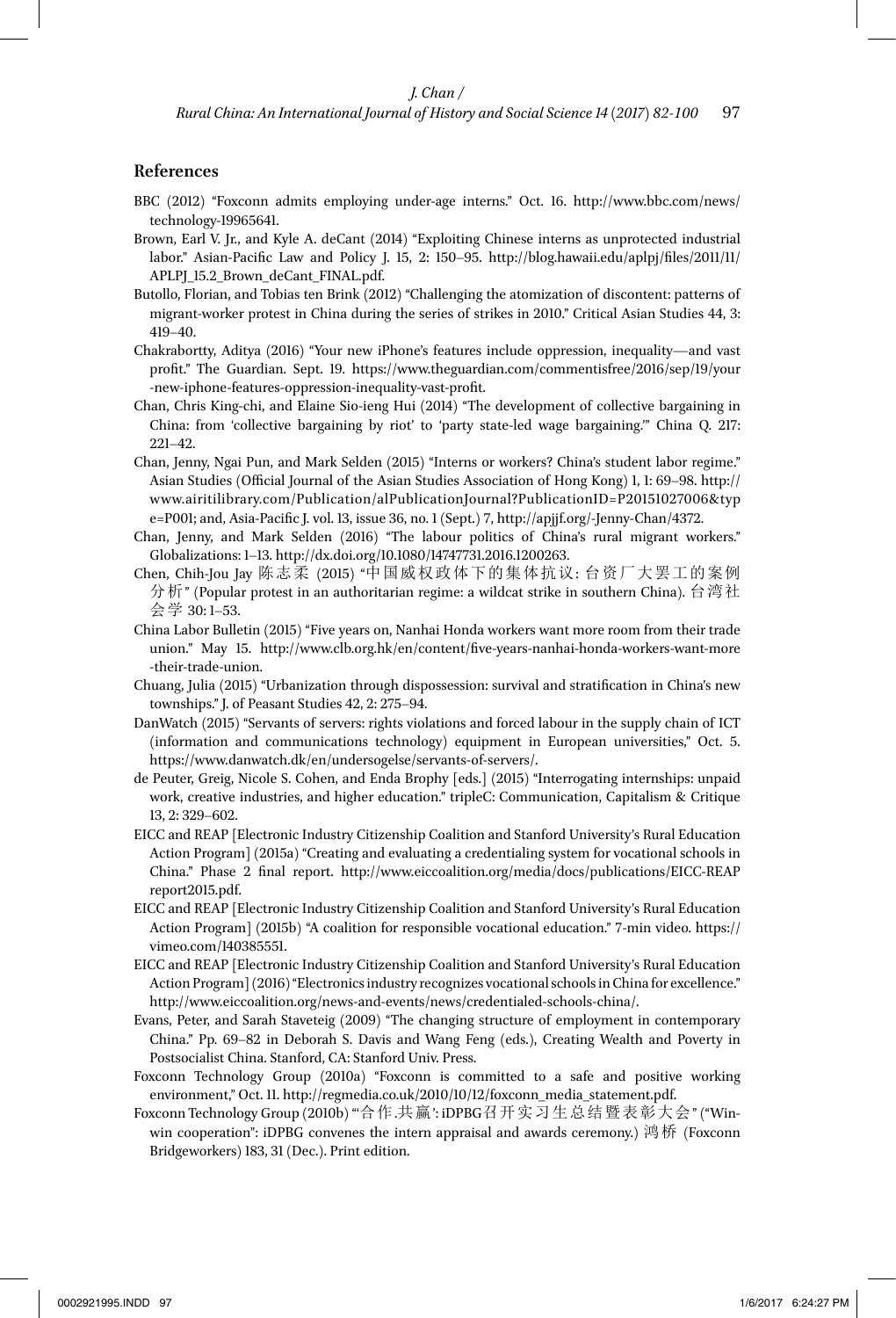98 *Rural China: An International Journal of History and Social Science 14 (2017) 82-100*

- Frazier, Mark W. (2014) "State schemes or safety nets? China's push for universal coverage." Daedalus 143, 2: 69–80.
- Friedman, Eli (2014) Insurgency Trap: Labor Politics in Postsocialist China. Ithaca, NY: Cornell Univ. Press.
- Friedman, Eli, and Ching Kwan Lee (2010) "Remaking the world of Chinese labour: a 30-year retrospective." British J. of Industrial Relations 48, 3: 507–33.
- Gallagher, Mary E. (2005) Contagious Capitalism: Globalization and the Politics of Labor in China. Princeton, NJ: Princeton Univ. Press.
- Harvey, David (2005) A Brief History of Neoliberalism. Oxford: Oxford Univ. Press.
- Hoffman, Lisa (2001) "Guiding college graduates to work: social constructions of labor markets in Dalian." Pp. 43–66 in Nancy N. Chen, Constance D. Clark, Suzanne Z. Gottschang, and Lyn Jeffery (eds.), China Urban: Ethnographies of Contemporary Culture. Durham, NC: Duke Univ. Press.
- Hope, Sophie, and Joanna Figiel (2015) "Interning and investing: rethinking unpaid work, social capital, and the 'human capital regime.'" tripleC: Communication, Capitalism & Critique 13, 2: 361–74.
- Huang, Philip C. C. (2011) "The theoretical and practical implications of China's development experience: the role of informal economic practices." Modern China 37, 1: 3–43.
- Ip, Iam-chong (2015) "Negotiating educated subjectivity: intern labor and higher education in Hong Kong." tripleC: Communication, Capitalism & Critique 13, 2: 501–8. http://www.triple-c.at/index .php/tripleC/article/view/596/761.
- Kuczera, Malgorzata, and Simon Field (2010) "Learning for jobs: OECD reviews of vocational education and training—options for China." OECD (Organization for Economic Co-operation and Development). http://www.oecd.org/china/45486493.pdf.
- Kuruvilla, Sarosh, Ching Kwan Lee, and Mary E. Gallagher [eds.] (2011) From Iron Rice Bowl to Informalization: Markets, Workers, and the State in a Changing China. Ithaca, NY: Cornell Univ. Press.
- Lee, Ching Kwan (2016) "Precarization or empowerment? Reflections on recent labor unrest in China." J. of Asian Studies 75, 2: 317–33.
- Ling, Minhua (2015) "'Bad students go to vocational schools!': education, social reproduction and migrant youth in urban China." China J. 73: 108–31.
- Liu, Genghua (2014) "Private employment agencies and labour dispatch in China." SECTOR Working Paper No. 293. Geneva: International Labour Office. http://www.ilo.org/wcmsp5/groups/ public/-ed\_dialogue/-sector/documents/publication/wcms\_246921.pdf.
- Lyddon, Dave, Xuebing Cao, Quan Meng, and Jun Lu (2015) "A strike of 'unorganised' workers in a Chinese car factory: the Nanhai Honda events of 2010." Industrial Relations J. 46, 2: 134–52.
- Ministry of Education of the People's Republic of China 中华人民共和国教育部 (2010a) 国家 中长期教育改革和发展规划纲要 2010–2020年 (Outline of China's national plan for medium and long-term education reform and development, 2010–2020), July 29. http://www.gov .cn/jrzg/2010-07/29/content\_1667143.htm.
- Ministry of Education of the People's Republic of China 中华人民共和国教育部 (2010b) 关于 应对企业技工荒进一步做好中等职业学校学生实习工作的通知 (Circular on further improving the work of secondary vocational school student internships regarding the skilled labor shortage of enterprises), Mar. 10. http://www.moe.edu.cn/publicfiles/business/ htmlfiles/moe/s3044/201005/87769.html.
- Ministry of Education of the People's Republic of China 中华人民共和国教育部 (2015) 高中阶 段学生数的构成 (Composition of students in senior secondary schools), Aug. 18. http://en. moe.gov.cn/Resources/Statistics/edu\_stat\_2014/2014\_en01/201509/t20150902\_205030.html.
- Ministries of Education and Finance of the People's Republic of China 中华人民共和国教育 部、財政部 (2007) 中等职业学校学生实习管理办法 (Administrative measures for internships at secondary vocational schools), June 26. http://www.moe.gov. cn/publicfiles/ business/htmlfiles/moe/s3566/201001/xxgk\_79114.html.
- Ministry of Education, Ministry of Finance, Ministry of Human Resources and Social Security, the State Administration of Work Safety, and the China Insurance Regulatory Commission 教育部、 财政部、人力资源社会保障部、国家安全监管总局、中国保监会 (2016) 职业学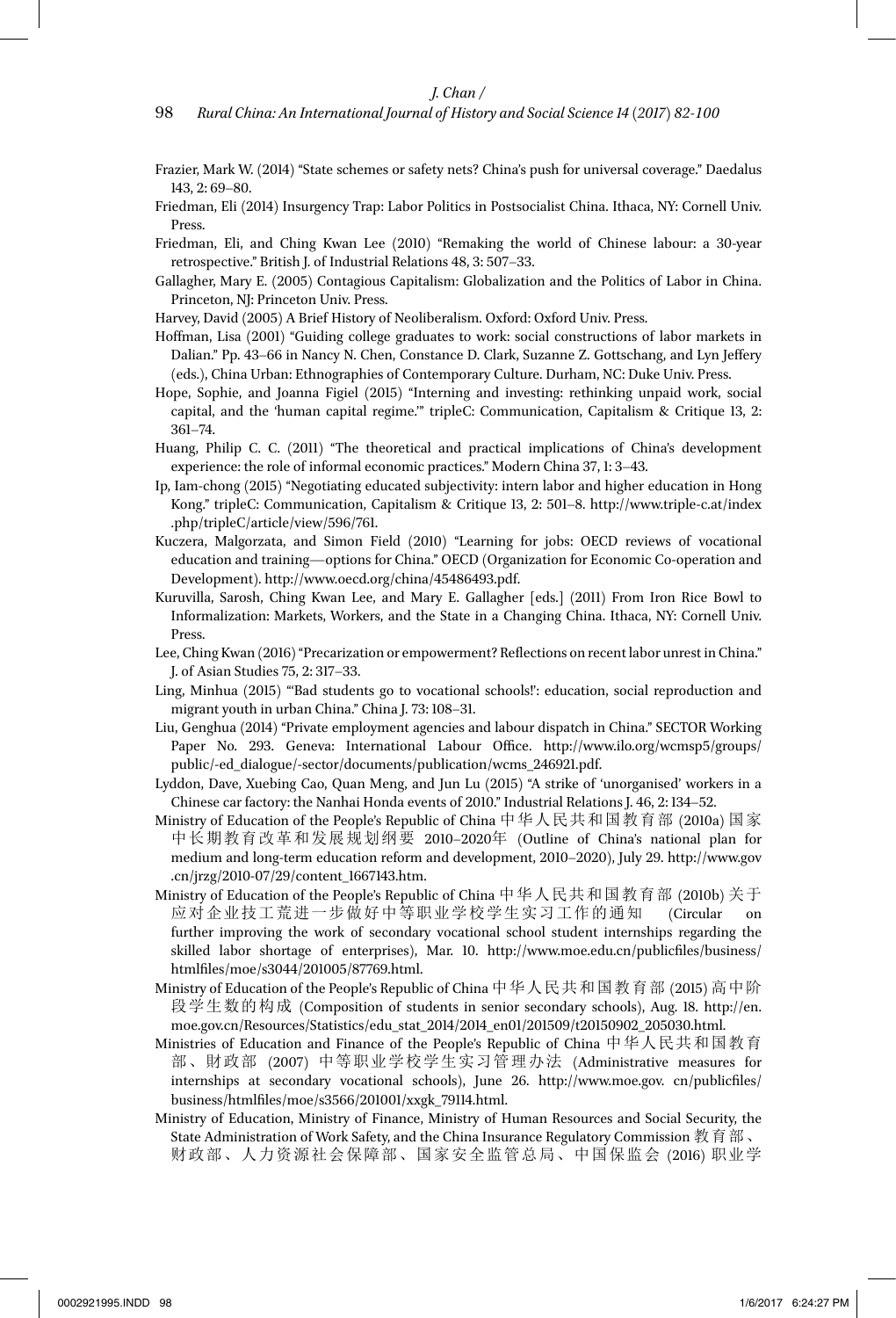99 *Rural China: An International Journal of History and Social Science 14 (2017) 82-100*

校学生实习管理规定 (Regulations on the management of vocational school student internships), April 11. http://www.moe.edu.cn/srcsite/A07/moe\_950/moe\_721/201604/t20160426 \_240252.html.

- Ministry of Education, National Development and Reform Commission, Ministry of Finance, Ministry of Human Resources and Social Security, Ministry of Agriculture, and the State Council Leading Group Office of Poverty Alleviation and Development 教育部、国家发展改革委、财政 部、人力资源社保障部、农业部、国务院扶贫办 (2014) 现代职业教育体系建设 规划2014–2020年 (Modern vocational education system construction plan, 2014–2020), June 16. http://www.moe.gov.cn/publicfiles/business/htmlfiles/moe/moe\_630/201406/170737.html.
- National Bureau of Statistics of the People's Republic of China 中华人民共和国国家统计局 (2016) 2015年农民工监测调查报告 (Investigative report on the monitoring of rural migrant workers in 2015). http://www.stats.gov.cn/tjsj/zxfb/201604/t20160428\_1349713.html.
- Naughton, Barry (2014) "China's economy: complacency, crisis & the challenge of reform." Daedalus 143, 2: 14–25.
- Otis, Eileen M. (2009) "The labor of luxury: gender and generational inequality in a Beijing hotel." Pp. 54–68 in Deborah S. Davis and Wang Feng (eds.), Creating Wealth and Poverty in Postsocialist China. Stanford, CA: Stanford Univ. Press.
- Perlin, Ross (2012) Intern Nation: How to Earn Nothing and Learn Little in the Brave New Economy. Updated ed. London: Verso.
- Pun, Ngai, and Jenny Chan (2012) "Global capital, the state, and Chinese workers: the Foxconn experience." Modern China 38, 4: 383–410.
- Pun, Ngai, and Anita Koo (2015) "A 'world-class' (labor) camp/us: Foxconn and China's new generation of labor migrants." Positions: Asia Critique 23, 3: 411–35.
- Rodino-Colocino, Michelle, and Stephanie N. Berberick (2015) "'You kind of have to bite the bullet and do bitch work': how internships teach students to unthink exploitation in public relations." tripleC: Communication, Capitalism & Critique 13, 2: 486–500.
- Rozelle, Scott, Prashant Loyalka, and James Chu (2013) "China's human capital challenge and what can be done about it." Presentation on "Responsible electronics 2013: student workers." Oct. 2. http:// www.slideshare.net/EICCoalition/responsible-electronics-2013-student-workers.
- Schmalz, Stefan, Brandon Sommer, and Hui Xu (2016) "The Yue Yuen strike: industrial transformation and labour unrest in the Pearl River Delta." Globalizations: 1–13. http://dx.doi.org/10.1080/14747731 .2016.1203188.
- Shen Yuan 沈原 [ed.] (2013) 清华社会学评论 社会转型与新生代农民工 (Tsinghua sociological review—social transformation and the new-generation migrant workers), vol. 6. Beijing: 社会科学文献出版社.
- Smith, Chris, and Jenny Chan (2015) "Working for two bosses: student interns as constrained labour in China." Human Relations 68, 2: 305–26.
- Standing, Guy (2011) The Precariat: The New Dangerous Class. London: Bloomsbury Academic.
- Su, Yihui (2010) "Student workers in the Foxconn empire: the commodification of education and labor in China." J. of Workplace Rights 15, 3–4: 341–62.
- Wang Fayun 王发运 and Li Yu 李宇 (2011) "2010年中国社会保险制度建设新进展" (New progress in the development of a social security system in 2010). Pp. 48–59 in Xin Ru 汝信, Xueyi Lu 陆学艺, and Peilin Li 李培林 (eds.), 2011年中国社会形势分析与预测 (Analysis and forecast of the social landscape in China, 2011). Beijing: 社会科学文献出版社.
- Wang Tongxin 王同信 and Zhai Yujuan 翟玉娟 [eds.] (2013) 深圳新生代农民工调查报告 (Research report on the new generation of rural migrant workers in Shenzhen). Beijing: 中国法制 出版社.
- Warhurst, Chris, Françoise Carré, Patricia Findlay, and Chris Tilly [eds.] (2012). Are Bad Jobs Inevitable? Trends, Determinants and Responses to Job Quality in the Twenty-First Century. Basingstoke, Hampshire: Palgrave Macmillan.
- Woronov, T. E. (2016) Class Work: Vocational Schools and China's Urban Youth. Stanford, CA: Stanford Univ. Press.
- Xu, Feng (2014) "Temporary work in China: precarity in an emerging labor market." Pp. 143–63 in Judy Fudge and Kendra Strauss (eds.), Temporary Work, Agencies, and Unfree Labor: Insecurity in the New World of Work. New York: Routledge.